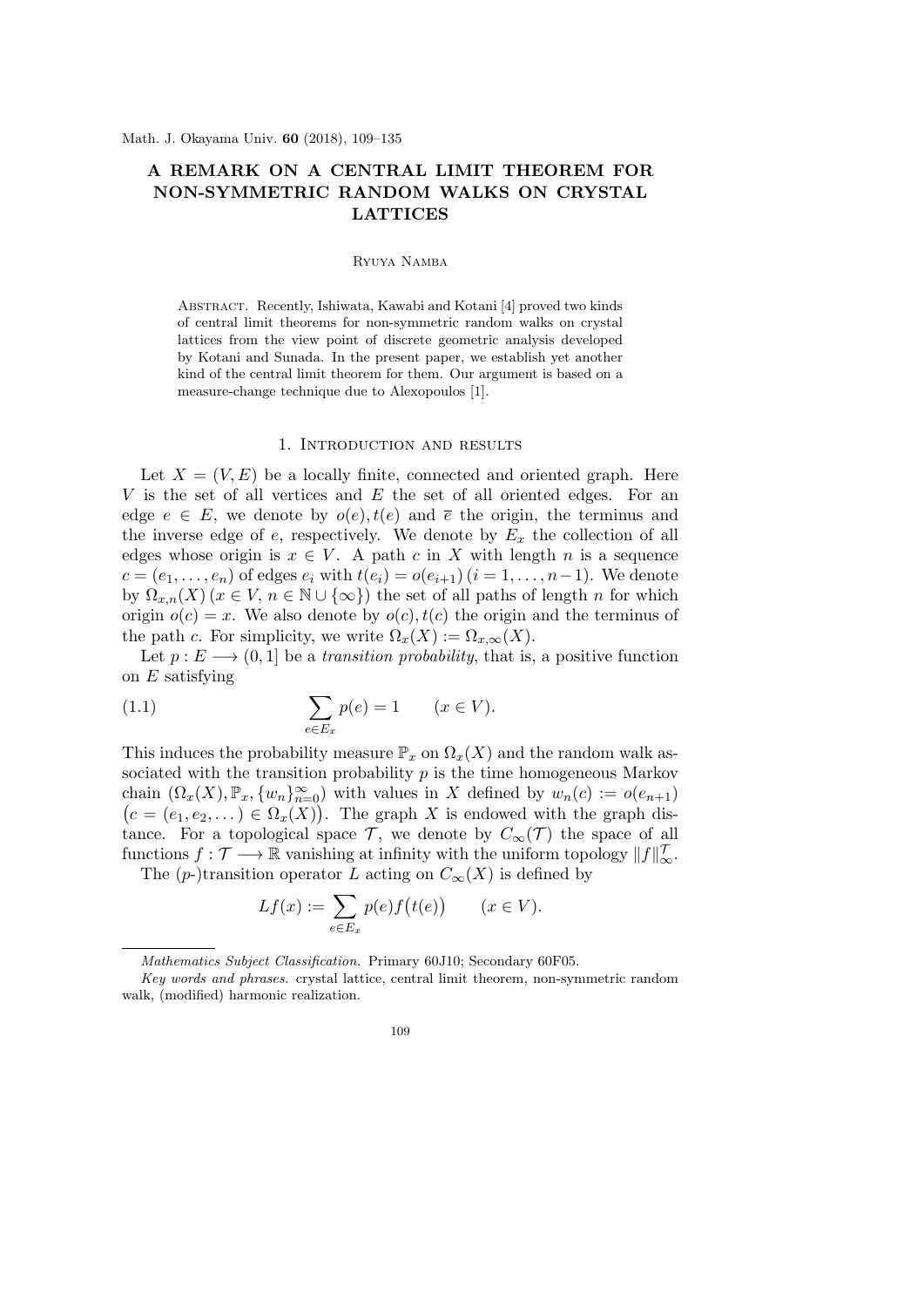The *n*-step transition probability  $p(n, x, y)$  ( $n \in \mathbb{N}, x, y \in V$ ) is given by  $p(n, x, y) := L^n \delta_y(x)$ , where  $\delta_y(\cdot)$  stands for the Dirac delta function with pole at *y*. If there is a positive function  $m: V \longrightarrow (0, \infty)$  up to constant multiple such that

$$
p(e)m(o(e)) = p(\overline{e})m(t(e)) \qquad (e \in E),
$$

the random walk is called (*m*-)*symmetric* or *reversible*. Otherwise, it is called (*m*-)*non-symmetric*.

As one of the most fundamental examples of infinite graphs, a *crystal lattice* has been studied by many authors from both geometric and probabilistic viewpoints. Roughly speaking, an infinite graph *X* is called a (Γ-)crystal lattice if *X* is an infinite-fold covering graph of a finite graph whose covering transformation group  $\Gamma$  is abelian. Typical examples we have in mind are the square lattice, the triangular lattice and the hexagonal lattice, and so on. For basic results, see [5, 6, 7, 8] and literatures therein.

In the theory of random walks on infinite graphs, to investigate the long time asymptotics, for instance, the *central limit theorem* (CLT) is a principal topic for both geometers and probabilists. Recently, Ishiwata, Kawabi and Kotani [4] proved two kinds of functional CLTs for non-symmetric random walks on crystal lattices using the theory of *discrete geometric analysis* developed by Kotani and Sunada. For more details on discrete geometric analysis, see Section 2. We also refer to [9, 7].

Before stating our results, we start with a brief review of the setting and results in [4]. Let us consider a  $(\Gamma$ -)crystal lattice  $X = (V, E)$ , where the covering transformation group  $\Gamma$ , acting on  $X$  freely, is a torsion free, finitely generated abelian group. Here we may assume that  $\Gamma$  is isomorphic to  $\mathbb{Z}^d$ , without loss of generality. We denote by  $X_0 = (V_0, E_0)$  its (finite) quotient graph  $\Gamma \backslash X$ . Let  $p : E \longrightarrow (0,1]$  be a  $\Gamma$ -invariant transition probability. Namely, it satisfies (1.1) and  $p(\sigma e) = p(e)$  for every  $\sigma \in \Gamma$ ,  $e \in E$ . Through the covering map  $\pi : X \longrightarrow X_0$ , the transition probability p also induces a Markov chain with values in  $X_0$ . Since the transition probability p on X is positive, the random walk on *X* is *irreducible*, that is, for every  $x, y \in V$ . there exists  $n = n(x, y) \in \mathbb{N}$  such that  $p(n, x, y) > 0$ . And so is the random walk on  $X_0$ . Then, thanks to the Perron–Frobenius theorem, we find a unique *invariant probability measure* on *V*<sup>0</sup> with

(1.2) 
$$
\sum_{x \in V_0} m(x) = 1 \text{ and } m(x) = \sum_{e \in (E_0)_x} p(\overline{e}) m(t(e)) \quad (x \in V_0).
$$

It is also called a *stationary distribution* (see e.g., Durrett [2]). We also write  $m: V \longrightarrow (0,1]$  for the Γ-invariant lift of *m* to *X*.

Let  $H_1(X_0, \mathbb{R})$  and  $H^1(X_0, \mathbb{R})$  be the first homology group and the first cohomology group of  $X_0$ , respectively. We take a linear map  $\rho_{\mathbb{R}}$  from  $H_1(X_0, \mathbb{R})$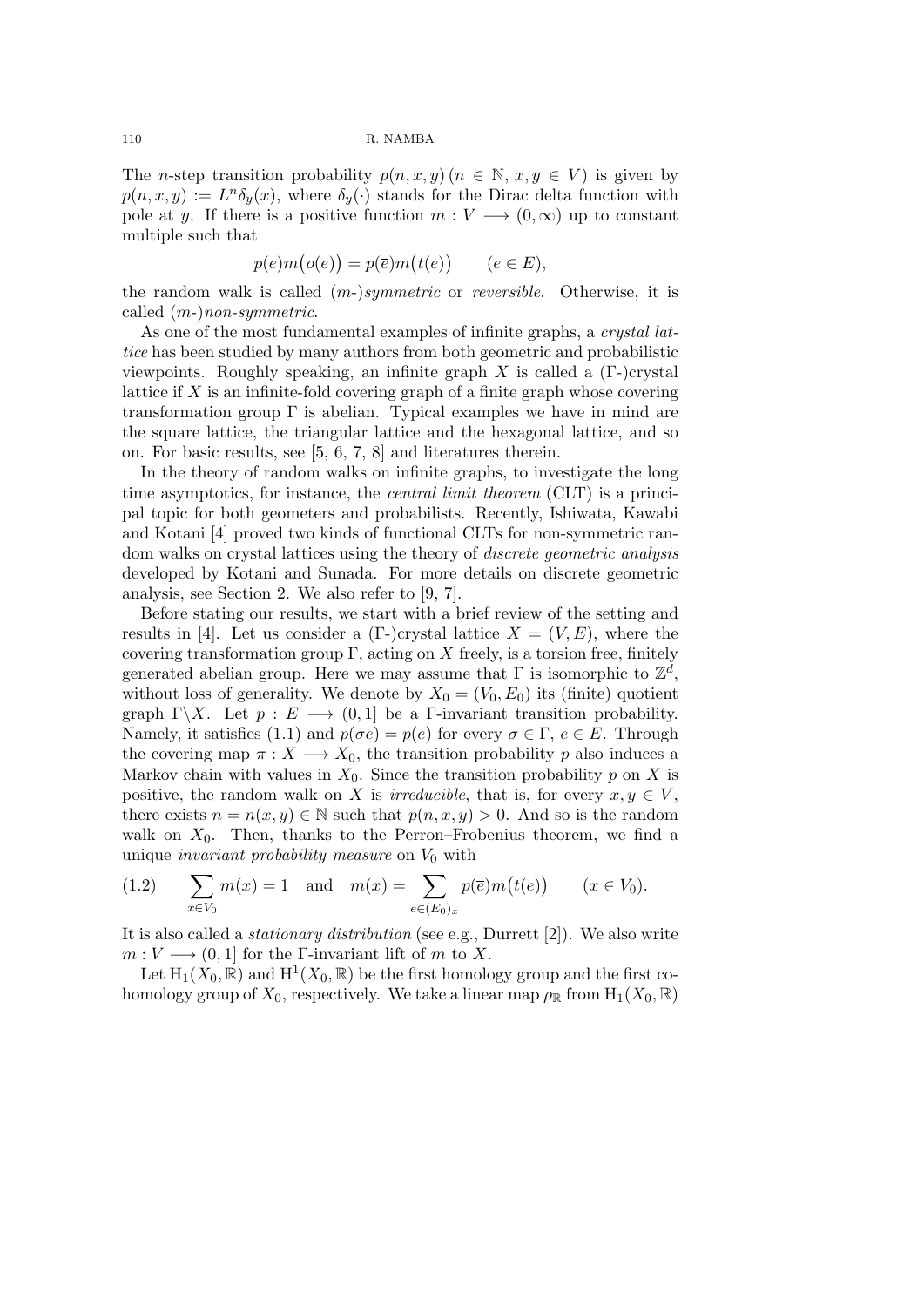onto  $\Gamma \otimes \mathbb{R}$  through the covering map  $\pi : X \longrightarrow X_0$ . We define the *homological direction* of the random walk on  $X_0$  by

$$
\gamma_p := \sum_{e \in E_0} p(e)m(o(e))e \in H_1(X_0, \mathbb{R}),
$$

and we call  $\rho_{\mathbb{R}}(\gamma_p) \in \Gamma \otimes \mathbb{R}$ ) the *asymptotic direction*. We remark that the random walk is *m*-symmetric if and only if  $\gamma_p = 0$ . Moreover,  $\gamma_p = 0$  implies  $\rho_{\mathbb{R}}(\gamma_p) = \mathbf{0}$ . However, the converse does not hold in general. We write  $g_0$  for the  $(p-)Albanese metric$  on  $\Gamma \otimes \mathbb{R}$ . (See Section 2, for its precise definition.) We call that a periodic realization  $\Phi_0: X \longrightarrow \Gamma \otimes \mathbb{R}$  is  $(p-)$ *modified harmonic* if

(1.3) 
$$
\sum_{e \in E_x} p(e) \Big( \Phi_0(t(e)) - \Phi_0(o(e)) \Big) = \rho_{\mathbb{R}}(\gamma_p) \qquad (x \in V).
$$

This notion was first proposed in [7] to seek the most canonical periodic realization of a topological crystal in the geometric context.

Now we are in a position to review two kinds of CLTs formulated in [4]. We first set a reference point  $x_* \in V$  with  $\Phi_0(x_*) = \mathbf{0}$  and put  $\xi_n(c) :=$  $\Phi_0(w_n(c))$   $(n = 0, 1, 2, \ldots, c \in \Omega_{x_*}(X))$ . Let  $C_0([0, \infty), (\Gamma \otimes \mathbb{R}, g_0))$  be the set of all continuous paths from  $[0, \infty)$  to  $(\Gamma \otimes \mathbb{R}, g_0)$  starting from the origin. We equip it with the usual compact uniform topology. We define a measurable map  $\mathbf{X}^{(n)} : \Omega_{x*}(X) \longrightarrow (C_0([0, \infty), (\Gamma \otimes \mathbb{R}, g_0)), \mu)$  by

$$
\mathbf{X}_{t}^{(n)}(c) := \frac{1}{\sqrt{n}} \Big\{ \xi_{[nt]}(c) + (nt - [nt]) \big( \xi_{[nt]+1}(c) - \xi_{[nt]}(c) \big) - nt \rho_{\mathbb{R}}(\gamma_{p}) \Big\} \quad (t \ge 0),
$$

where  $\mu$  is the Wiener measure on the path space  $C_0([0,\infty), (\Gamma \otimes \mathbb{R}, g_0)).$ We write  $\mathbf{P}^{(n)}$   $(n = 1, 2, ...)$  for the probability measure on  $C_0([0, \infty), (\Gamma \otimes$  $(R, g_0)$  induced by  $\mathbf{X}^{(n)}$ . Then the CLT of the first kind is stated as follows:

**Theorem 1.1.** ([4, Theorem 2.2]) *The sequence*  $\{\mathbf{P}^{(n)}\}_{n=1}^{\infty}$  *of probability measures converges weakly to the Wiener measure*  $\mu$  *as*  $n \rightarrow \infty$ *. In other words, the sequence*  ${ {\bf X}^{(n)} }_{n=1}^\infty$  *converges to a* ( $\Gamma \otimes \mathbb{R}$ *, g*<sub>0</sub>)*-valued standard Brownian motion*  $(B_t)_{t>0}$  *starting from the origin in law.* 

Next we introduce a family  ${p_{\varepsilon}}_{0 \leq \varepsilon \leq 1}$  of transition probabilities on *X* by  $p_{\varepsilon}(e) := p_0(e) + \varepsilon q(e)$  ( $e \in E$ ), where

$$
p_0(e) := \frac{1}{2} \Big( p(e) + \frac{m(t(e))}{m(o(e))} p(\overline{e}) \Big),
$$
  

$$
q(e) := \frac{1}{2} \Big( p(e) - \frac{m(t(e))}{m(o(e))} p(\overline{e}) \Big) \qquad (e \in E).
$$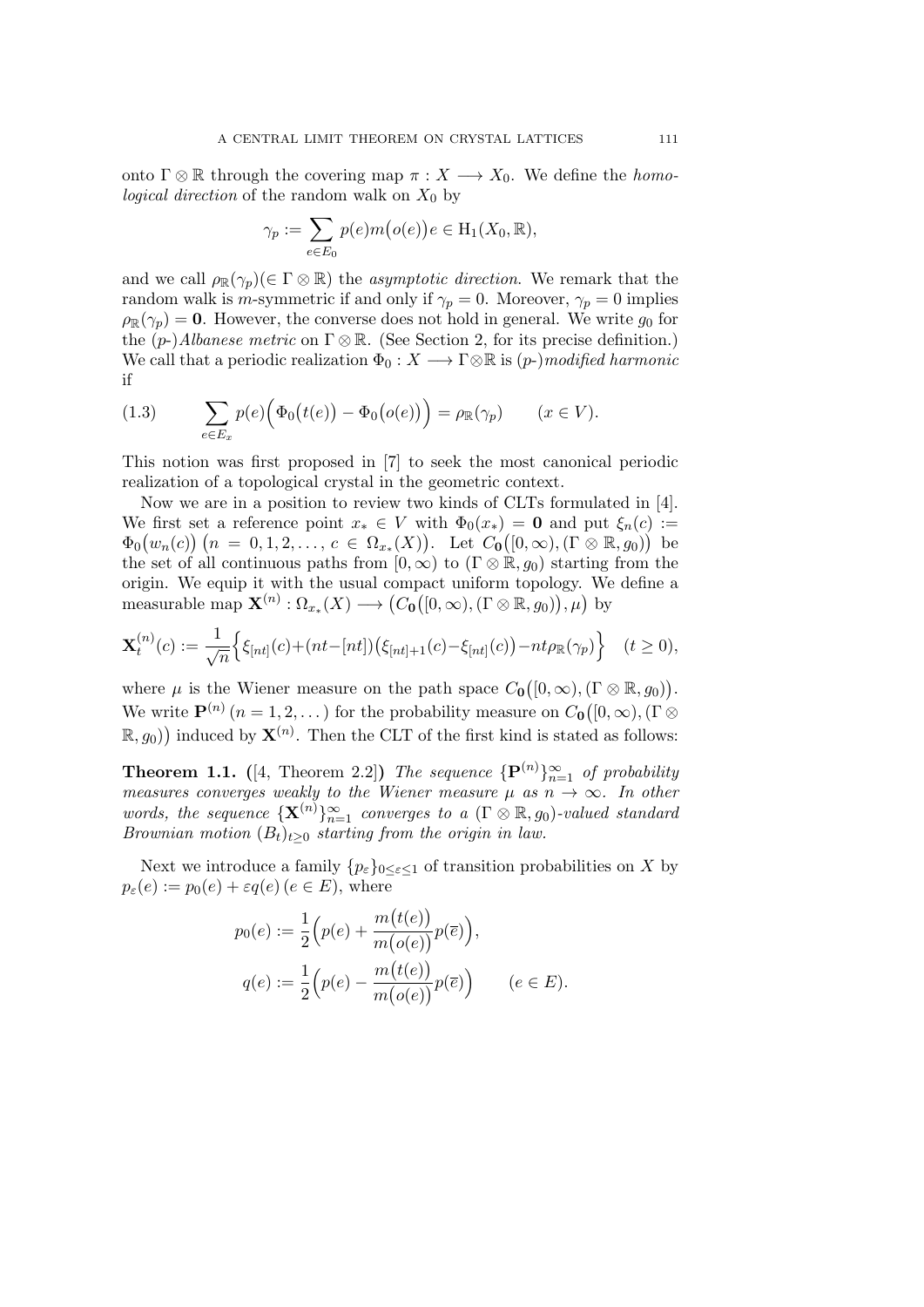This is nothing but the interpolation of the original transition probability  $p = p_1$  and the *m*-symmetric transition probability  $p_0$ . We should note that, in this setting, the relation  $\rho_{\mathbb{R}}(\gamma_{p_{\varepsilon}}) = \varepsilon \rho_{\mathbb{R}}(\gamma_p)$  plays a crucial role to obtain the CLT of the second kind. We write  $g_0^{(\varepsilon)}$  $\int_0^{(\varepsilon)}$  for the  $(p_\varepsilon)$ -)Albanese metric on  $\Gamma \otimes \mathbb{R}$ . Moreover, let  $\Phi_0^{(\varepsilon)}: X \longrightarrow (\Gamma \otimes \mathbb{R}, g_0^{(0)})$  $p_0^{(0)}$  be the  $p_{\varepsilon}$ -modified harmonic realization of *X*.

Now set a reference point  $x_* \in V$  satisfying  $\Phi_0^{(\varepsilon)}(x_*) = \mathbf{0}$  for all  $0 \le \varepsilon \le 1$ and put  $\xi_n^{(\varepsilon)}(c) := \Phi_0^{(\varepsilon)}(w_n(c))$   $(n = 0, 1, 2, \ldots, c \in \Omega_{x_*}(X))$ . We define a measurable map  $\mathbf{Y}^{(\varepsilon,n)} : \Omega_{x*}(X) \longrightarrow C_0([0,\infty), (\Gamma \otimes \mathbb{R}, g_0^{(0)})$  $\big( \begin{matrix} (0) \ 0 \end{matrix} \big)$  by

$$
\mathbf{Y}_{t}^{(\varepsilon,n)}(c) := \frac{1}{\sqrt{n}} \Big\{ \xi_{[nt]}^{(\varepsilon)}(c) + (nt - [nt]) \big( \xi_{[nt] + 1}^{(\varepsilon)}(c) - \xi_{[nt]}^{(\varepsilon)}(c) \big) \Big\} \qquad (t \ge 0).
$$

Let *ν* be the probability measure on  $C_0([0,\infty), (\Gamma \otimes \mathbb{R}, g_0^{(0)})$  $\binom{0}{0}$ ) induced by the stochastic process  $(B_t + \rho_R(\gamma_p)t)$  $t \geq 0$ , where  $(B_t)_{t \geq 0}$  is a  $(\Gamma \otimes \mathbb{R}, g_0^{(0)})$  $v_0^{(0)}$ )valued standard Brownian motion with  $B_0 = 0$ . Moreover let  $\mathbf{Q}^{(\varepsilon,n)}$  be the probability measure on  $C_0([0, \infty), (\Gamma \otimes \mathbb{R}, g_0^{(0)})$  $\mathbf{Y}^{(\mathcal{O})}_{0}$ ) induced by  $\mathbf{Y}^{(\varepsilon,n)}$ . Then the CLT of the second kind is the following.

**Theorem 1.2.** ([4, Theorem 2.4]) *The sequence*  $\{Q^{(n^{-1/2},n)}\}_{n=1}^{\infty}$  *of probability measures converges weakly to the probability measure*  $\nu$  *as*  $n \rightarrow \infty$ *. In other words, the sequence*  ${\bf {Y}}^{(n-1/2,n)}\}_{n=1}^{\infty}$  *converges to a*  $(\Gamma \otimes \mathbb{R}, g_0^{(0)})$ 0 )*-valued standard Brownian motion with drift*  $\rho_{\mathbb{R}}(\gamma_p)$  *starting from the origin in law.* 

The main purpose of the present paper is to establish yet another CLT for non-symmetric random walks on crystal lattices. Our approach is inspired by a *measure-change techinique* due to Alexopoulos [1] in which several limit theorems for random walks on discrete groups of polynomial volume growth are obtained.

Now consider the (*m*-)non-symmetric transition probability *p* : *E −→*  $(0, 1]$ . In particular, we assume that  $\rho_{\mathbb{R}}(\gamma_p) \neq \mathbf{0}$ . Let  $\Phi_0 : X \longrightarrow (\Gamma \otimes \mathbb{R}, g_0)$ be a  $(p-)$ modified harmonic realization of X. We define a function  $F =$  $F_x(\lambda): V_0 \times \text{Hom}(\Gamma, \mathbb{R}) \longrightarrow (0, \infty)$  by

$$
(1.4) \qquad F_x(\lambda) := \sum_{e \in (E_0)_x} p(e) \exp \left( \text{Hom}(\Gamma, \mathbb{R}) \langle \lambda, \Phi_0(t(\tilde{e})) - \Phi_0(o(\tilde{e})) \rangle_{\Gamma \otimes \mathbb{R}} \right)
$$

for  $x \in V_0$ ,  $\lambda \in \text{Hom}(\Gamma, \mathbb{R})$ , where  $\tilde{e}$  stands for a lift of  $e \in E_0$  to X. Then we can verify that, for every  $x \in V_0$ , the function  $F_x(\cdot) : \text{Hom}(\Gamma, \mathbb{R}) \longrightarrow (0, \infty)$ has a unique minimizer  $\lambda_* = \lambda_*(x) \in \text{Hom}(\Gamma, \mathbb{R})$ . (See Lemma 3.1.) We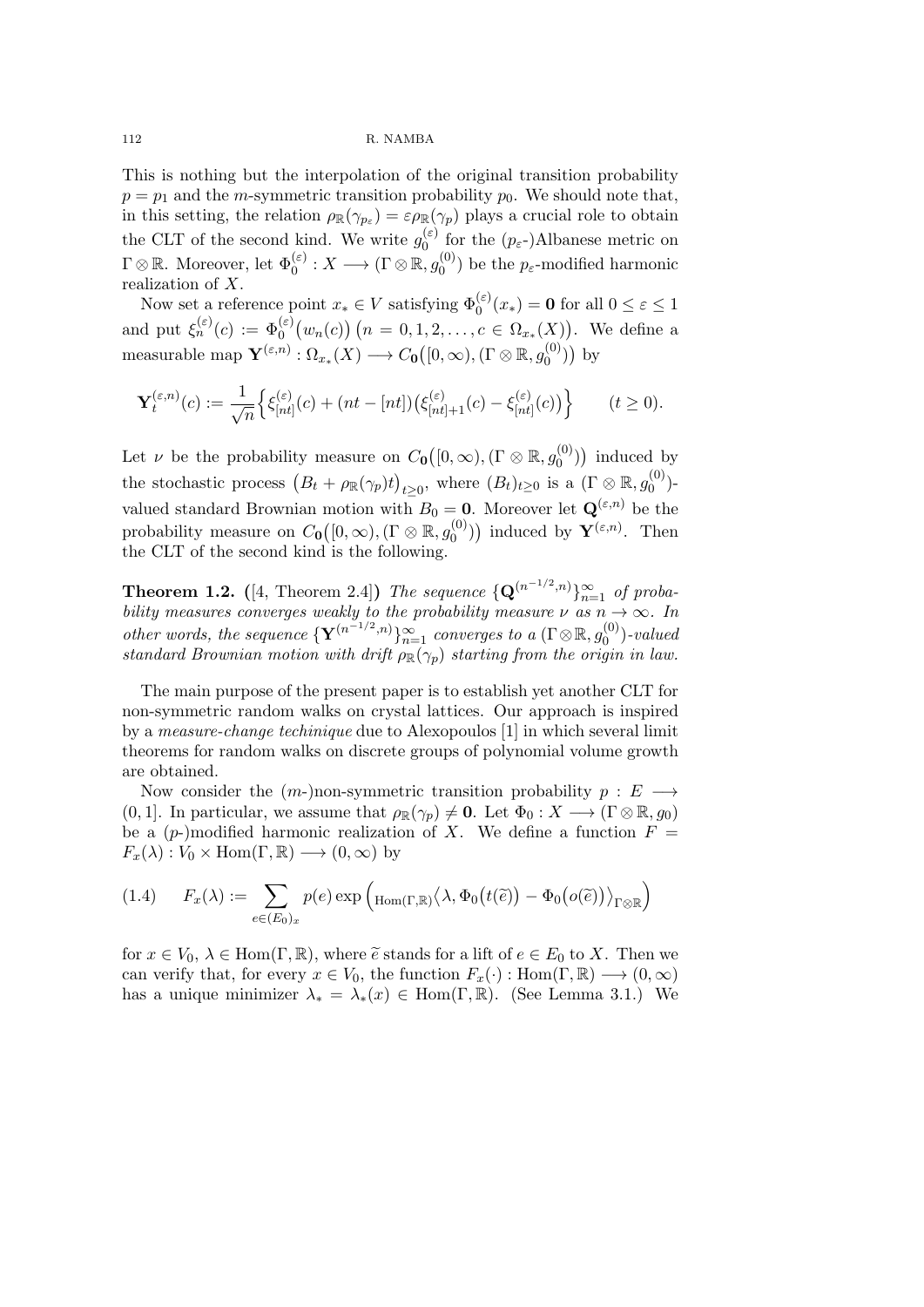define a positive function  $\mathfrak{p}: E_0 \longrightarrow (0,1]$  by

$$
(1.5) \qquad \mathfrak{p}(e) := \frac{p(e) \exp \left( \text{Hom}(\Gamma, \mathbb{R}) \left\langle \lambda_*\big(o(e)\big), \Phi_0\big(t(\widetilde{e})\big) - \Phi_0\big(o(\widetilde{e})\big) \right\rangle_{\Gamma \otimes \mathbb{R}} \right)}{F_{o(e)}\big(\lambda_*(o(e))\big)}
$$

for  $e \in E_0$ . Then it is straightforward to check that the function p also gives a transition probability on  $X_0$ . Noting the random walk  $\{w_n^{(\mathfrak{p})}\}_{n=0}^{\infty}$ associated with p is also irreducible, the Perron–Frobenius theorem yields a unique normalized invariant measure  $\mathfrak{m}: V_0 \longrightarrow (0,1]$  in the sense of (1.2). We write  $\mathfrak{p}: E \longrightarrow (0,1]$  and  $\mathfrak{m}: V \longrightarrow (0,1]$  for the *Γ*-invariant lifts of  $\mathfrak{p}: E_0 \longrightarrow (0,1]$  and  $\mathfrak{m}: V_0 \longrightarrow (0,1]$ , respectively. We write  $g_0^{(\mathfrak{p})}$  $\int_0^{(\mathfrak{p})}$  for the (p-)Albanese metric associated with the transition probability p.

Let  $L_{(p)}$  be the transition operator, acting on  $C_{\infty}(X)$ , associated with the transition probability p. Namely,

$$
L_{(\mathfrak{p})}f(x) = \sum_{e \in E_x} \mathfrak{p}(e) f(t(e)) \qquad (x \in V).
$$

Recalling that the function  $F = F_x(\lambda)$  has the (unique) minimizer  $\lambda_* =$  $\lambda$ <sup>\*</sup>(*x*) for every *x*  $\in$  *V*<sup>0</sup>, it follows that

$$
(1.6) \ L_{(p)}\Phi_0(x) - \Phi_0(x) = \sum_{e \in E_x} \mathfrak{p}(e) \Big( \Phi_0(t(e)) - \Phi_0(o(e)) \Big) = 0 \qquad (x \in V).
$$

This equation means that the *p*-modified harmonic realization  $\Phi_0: X \longrightarrow$  $\Gamma \otimes \mathbb{R}$  is a p-harmonic realization. In particular, we obtain  $\rho_{\mathbb{R}}(\gamma_{\mathfrak{p}}) = \mathbf{0}$ . Here we should emphasize that the transition probability  $\mathfrak{p}: E_0 \longrightarrow (0,1]$ coincides with the original one  $p: E_0 \longrightarrow (0, 1]$  provided that  $\rho_{\mathbb{R}}(\gamma_p) = \mathbf{0}$ .

We fix a reference point  $x_* \in V$  such that  $\Phi_0(x_*) = \mathbf{0}$  and put

$$
\xi_n^{(\mathfrak{p})}(c) := \Phi_0(w_n^{(\mathfrak{p})}(c)) \qquad (n = 0, 1, 2, \dots, c \in \Omega_{x_*}(X)).
$$

 $\mathcal{H}^{\left(n\right)}:\Omega_{x*}(X)\longrightarrow\left(C_{\mathbf{0}}\big([0,\infty),(\Gamma\otimes\mathbb{R},g_{0}^{(\mathfrak{p})}\big)\right)$  $\binom{\mathfrak{p}}{0}$ ),  $\mu$ ) by

$$
(1.7) \ \ \mathfrak{X}^{(n)}_t(c) := \frac{1}{\sqrt{n}} \Big\{ \xi^{(\mathfrak{p})}_{[nt]}(c) + (nt - [nt]) \big( \xi^{(\mathfrak{p})}_{[nt]+1}(c) - \xi^{(\mathfrak{p})}_{[nt]}(c) \big) \Big\} \qquad (t \ge 0),
$$

where  $\mu = \mu^{(\mathfrak{p})}$  is the Wiener measure on  $C_0([0,\infty), (\Gamma \otimes \mathbb{R}, g_0^{(\mathfrak{p})})$  $\binom{(\mathfrak{p})}{0}$ . We write  $\mathfrak{P}^{(n)}$   $(n = 1, 2, ...)$  for the probability measure on  $C_0([0, \infty), (\Gamma \otimes \mathbb{R}, g_0^{(p)})$  $\binom{(\mathfrak{p})}{0}$ induced by  $\mathfrak{X}^{(n)}$ . Then our main theorem is stated as follows:

**Theorem 1.3.** *The sequence*  $\{\mathfrak{P}^{(n)}\}_{n=1}^{\infty}$  *of probability measures converges weakly to the Wiener measure*  $\mu$  *as*  $n \to \infty$ *. Namely, the sequence*  $\{\mathfrak{X}^{(n)}\}_{n=1}^{\infty}$ *converges to a* ( $\Gamma \otimes \mathbb{R}$ ,  $g_0^{(\mathfrak{p})}$  $\binom{\left( \mathfrak{p}\right) }{0}$ -valued standard Brownian motion  $(B_{t}^{\left( \mathfrak{p}\right) })$  $(t<sup>µ</sup>)<sub>t</sub> ≥ 0$  *starting from the origin in law.*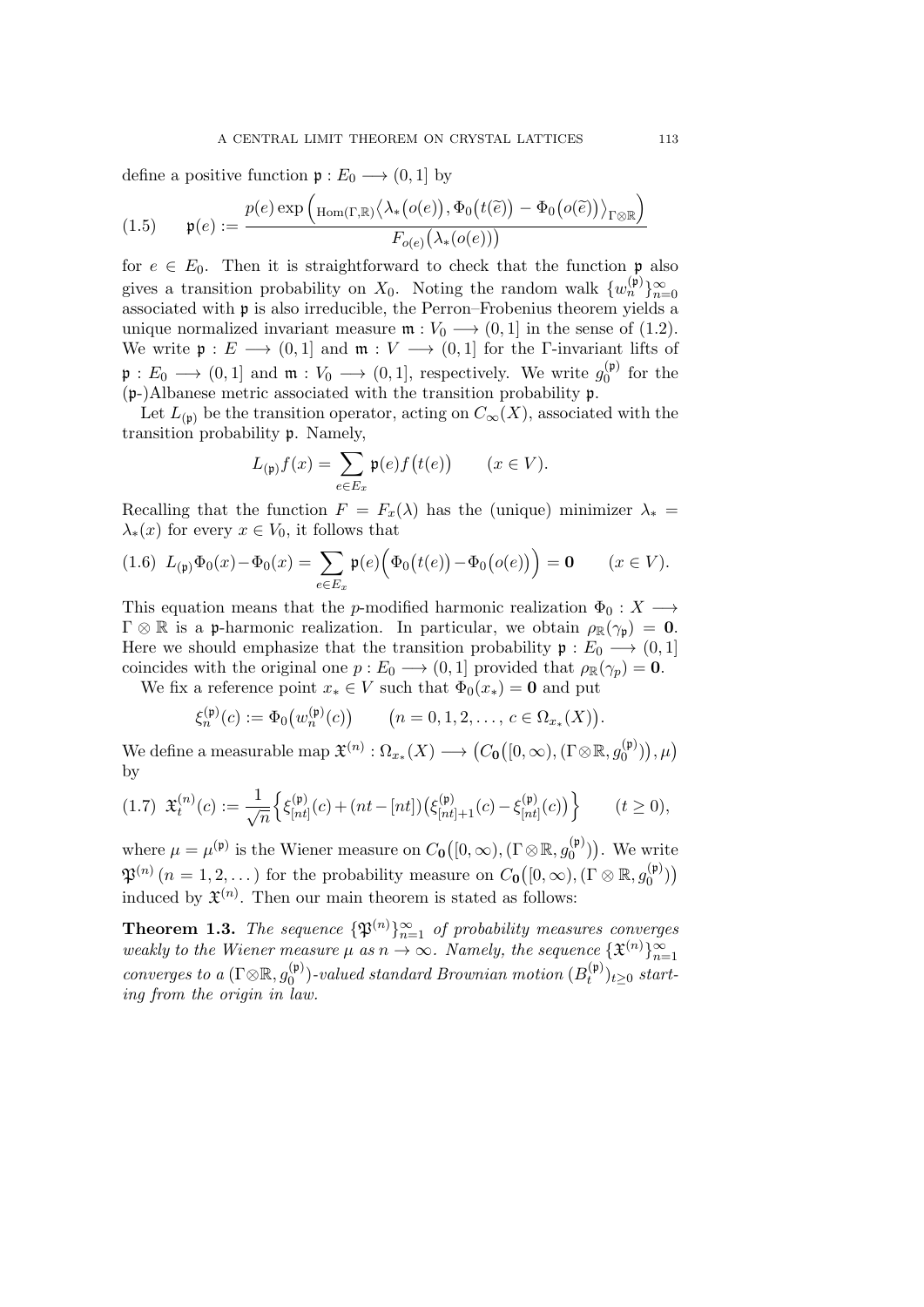Finally, we give a relationship between the *n*-step transition probabilities  $p(n, x, y)$  and  $p(n, x, y)$  as follows:

**Theorem 1.4.** *There exist some positive constants C*<sup>1</sup> *and C*<sup>2</sup> *such that*

$$
C_1 p(n, x, y) \exp(nM_p) \le \mathfrak{p}(n, x, y) \le C_2 p(n, x, y) \exp(nM_p)
$$

*for all*  $n \in \mathbb{N}$  *and*  $x, y \in V$ *, where* 

$$
M_p:=\sum_{\bm{x}\in V_0} m(\bm{x}) \Big(\hbox{Hom}_{(\Gamma,\mathbb{R})}\big\langle \lambda_{\ast}(\bm{x}),\rho_{\mathbb{R}}(\gamma_p)\big\rangle_{\Gamma\otimes\mathbb{R}}-\log F_{\bm{x}}\big(\lambda_{\ast}(\bm{x})\big)\Big).
$$

For the precise long time asymptotic behavior of  $p(n, x, y)$ , we refer to [4, Theorem 2.5] and Trojan [10].

The rest of the present paper is organized as follows: In Section 2, we provide a brief review on the theory of discrete geometric analysis. In Section 3, we state our measure-change technique in details and give proofs of Theorems 1.3 and 1.4. We also discuss a relationship between our measurechange technique and a discrete analogue of Girsanov's theorem due to Fujita [3]. Finally, in Section 4, we give some concrete examples of non-symmetric random walks on crystal lattices.

#### 2. A quick review on discrete geometric analysis

In this section, we give basic materials of the theory of discrete geometric analysis on graphs quickly. For more details, we refer to Kotani–Sunada [7] and Sunada [9].

We consider a random walk on a finite graph  $X_0 = (V_0, E_0)$  associated with a transition probability  $p : E_0 \longrightarrow (0,1]$ . Thanks to the Perron– Frobenius theorem, there is a unique (normalized) invariant measure *m* :  $V_0 \longrightarrow (0, 1]$  in the sense of (1.2). The random walk is called  $(m-)symmetric$  $p(e)m(o(e)) = p(\overline{e})m(t(e))$   $(e \in E_0).$ 

First we define the 0-chain group and the 1-chain group of  $X_0$  by

$$
C_0(X_0, \mathbb{R}) := \Big\{ \sum_{x \in V_0} a_x x \, \Big| \, a_x \in \mathbb{R} \Big\},
$$
  

$$
C_1(X_0, \mathbb{R}) := \Big\{ \sum_{e \in E_0} a_e e \, \Big| \, a_e \in \mathbb{R}, \, \overline{e} = -e \Big\},
$$

respectively. Let  $\partial: C_1(X_0, \mathbb{R}) \longrightarrow C_0(X_0, \mathbb{R})$  be the boundary map, given by the homomorphism satisfying  $\partial(e) := t(e) - o(e) (e \in E_0)$ . The first homology group  $H_1(X_0, \mathbb{R})$  of  $X_0$  is defined by Ker  $(\partial)(\subset C_1(X_0, \mathbb{R}))$ .

On the other hand, we define the 0-cochain group and the 1-cochain group of  $X_0$  by

$$
C^{0}(X_{0}, \mathbb{R}) := \{f : V_{0} \longrightarrow \mathbb{R}\},
$$
  

$$
C^{1}(X_{0}, \mathbb{R}) := \{\omega : E_{0} \longrightarrow \mathbb{R} \mid \omega(\overline{e}) = -\omega(e)\},
$$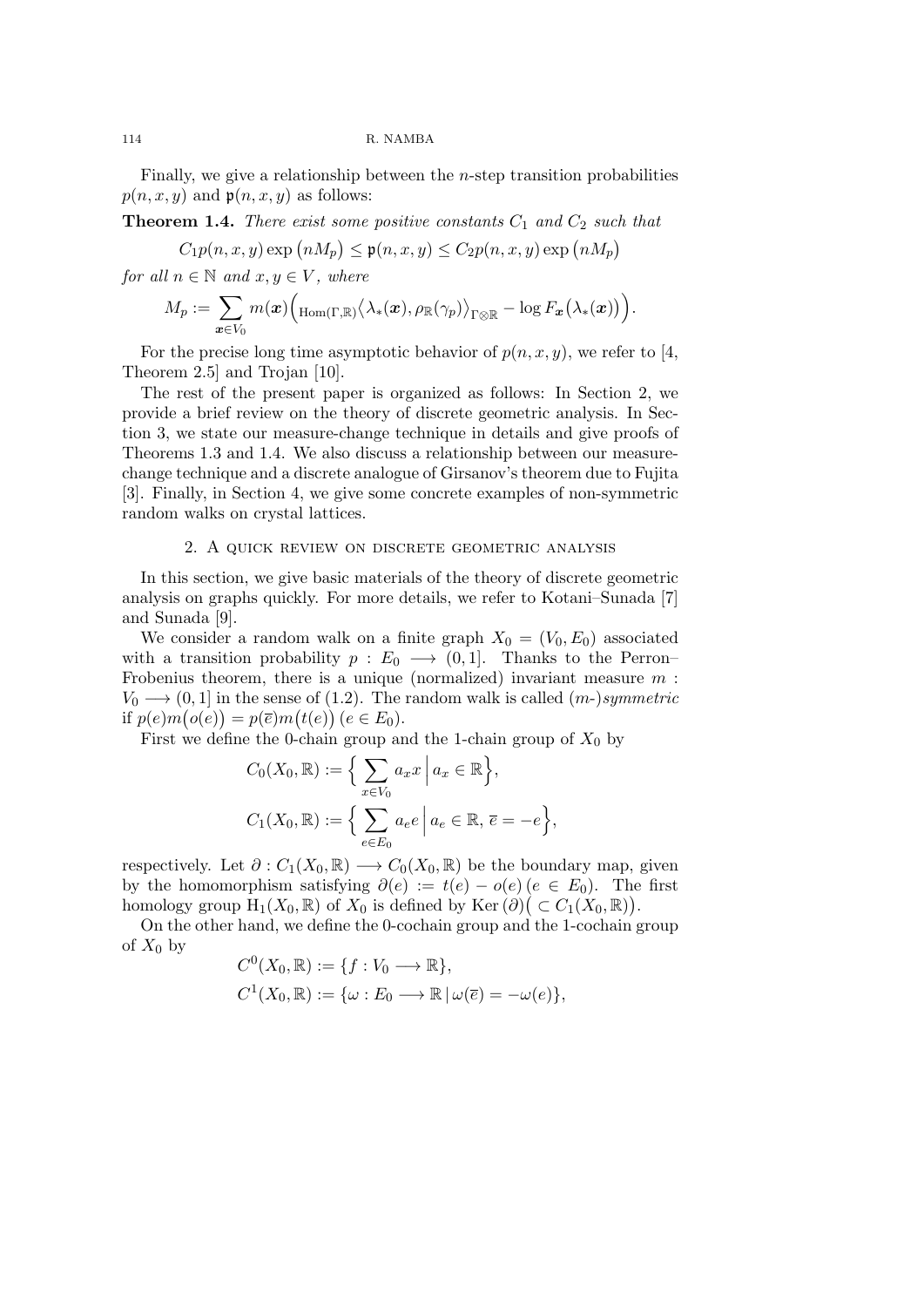respectively. The difference operator  $d: C^0(X_0, \mathbb{R}) \longrightarrow C^1(X_0, \mathbb{R})$  is defined by the homomorphism with  $df(e) := f(t(e)) - f(o(e))$  ( $e \in E_0$ ). We also define  $H^1(X_0, \mathbb{R}) := C^1(X_0, \mathbb{R}) / \text{Im} (d)$ , called the first cohomology group of *X*0.

Next we define the transition operator  $L: C^0(X_0, \mathbb{R}) \longrightarrow C^0(X_0, \mathbb{R})$  by

$$
Lf(x) := (I - \delta_p d) f(x) = \sum_{e \in (E_0)_x} p(e) f(t(e)) \qquad (x \in V_0, \ f \in C^1(X_0, \mathbb{R})),
$$

where the operator  $\delta_p: C^1(X_0, \mathbb{R}) \longrightarrow C^0(X_0, \mathbb{R})$  is defined by

$$
\delta_p \omega(x) := -\sum_{e \in (E_0)_x} p(e) \omega(e) \qquad (x \in V_0, \, \omega \in C^1(X_0, \mathbb{R})).
$$

We introduce the quantity  $\gamma_p$ , called the *homological direction* of the given random walk on  $X_0$ , by

$$
\gamma_p := \sum_{e \in E_0} \widetilde{m}(e)e \in C_1(X_0, \mathbb{R}),
$$

where  $\widetilde{m}(e) := p(e)m(o(e))$  ( $e \in E_0$ ). It is easy to show that  $\partial(\gamma_p) = 0$ , that is,  $\gamma_p \in H_1(X_0, \mathbb{R})$ . It should be noted that the transition probability *p* gives an *m*-symmetric random walk on  $X_0$  if and only if  $\gamma_p = 0$ . A 1-form  $\omega \in C^1(X_0, \mathbb{R})$  is said to be *modified harmonic* if

$$
\delta_p \omega(x) + C_1(X_0, \mathbb{R}) \langle \gamma_p, \omega \rangle_{C^1(X_0, \mathbb{R})} = 0 \qquad (x \in V_0).
$$

We denote by  $\mathcal{H}^1(X_0)$  the space of modified harmonic 1-forms on  $X_0$ , and equip it with the inner product

$$
\langle \langle \omega, \eta \rangle \rangle_p := \sum_{e \in E_0} \widetilde{m}(e) \omega(e) \eta(e) - \langle \gamma_p, \omega \rangle \langle \gamma_p, \eta \rangle \qquad \big( \omega, \eta \in \mathcal{H}^1(X_0) \big).
$$

Due to the discrete analogue of Hodge–Kodaira theorem (cf. [7, Lemma 5.2]), we may identify  $(\mathcal{H}^1(X_0), \langle\!\langle \cdot, \cdot \rangle\!\rangle_p)$  with  $H^1(X_0, \mathbb{R})$ .

Now let  $X = (V, E)$  be a  $\Gamma$ -crystal lattice. Namely, X is a covering graph of a finite graph  $X_0$  with an abelian covering transformation group Γ. We write  $p: E \longrightarrow (0,1]$  and  $m: V \longrightarrow (0,1]$  for the Γ-invariant lifts of  $p:$  $E_0 \longrightarrow (0,1]$  and  $m: V_0 \longrightarrow (0,1]$ , respectively. Through the covering map  $\pi: X \longrightarrow X_0$ , we take the surjective linear map  $\rho_{\mathbb{R}}: H_1(X_0, \mathbb{R}) \longrightarrow \Gamma \otimes \mathbb{R} \cong$  $\mathbb{R}^d$ ). We consider the transpose  ${}^t\rho_{\mathbb{R}}$  : Hom( $\Gamma, \mathbb{R}$ )  $\longrightarrow$  H<sup>1</sup>( $X_0, \mathbb{R}$ ), which is a injective linear map. Here Hom(Γ*,* R) denotes the space of homomorphisms from  $\Gamma$  into  $\mathbb R$ . We induce a flat metric  $g_0$  on the Euclidean space  $\Gamma \otimes \mathbb R$ through the following diagram: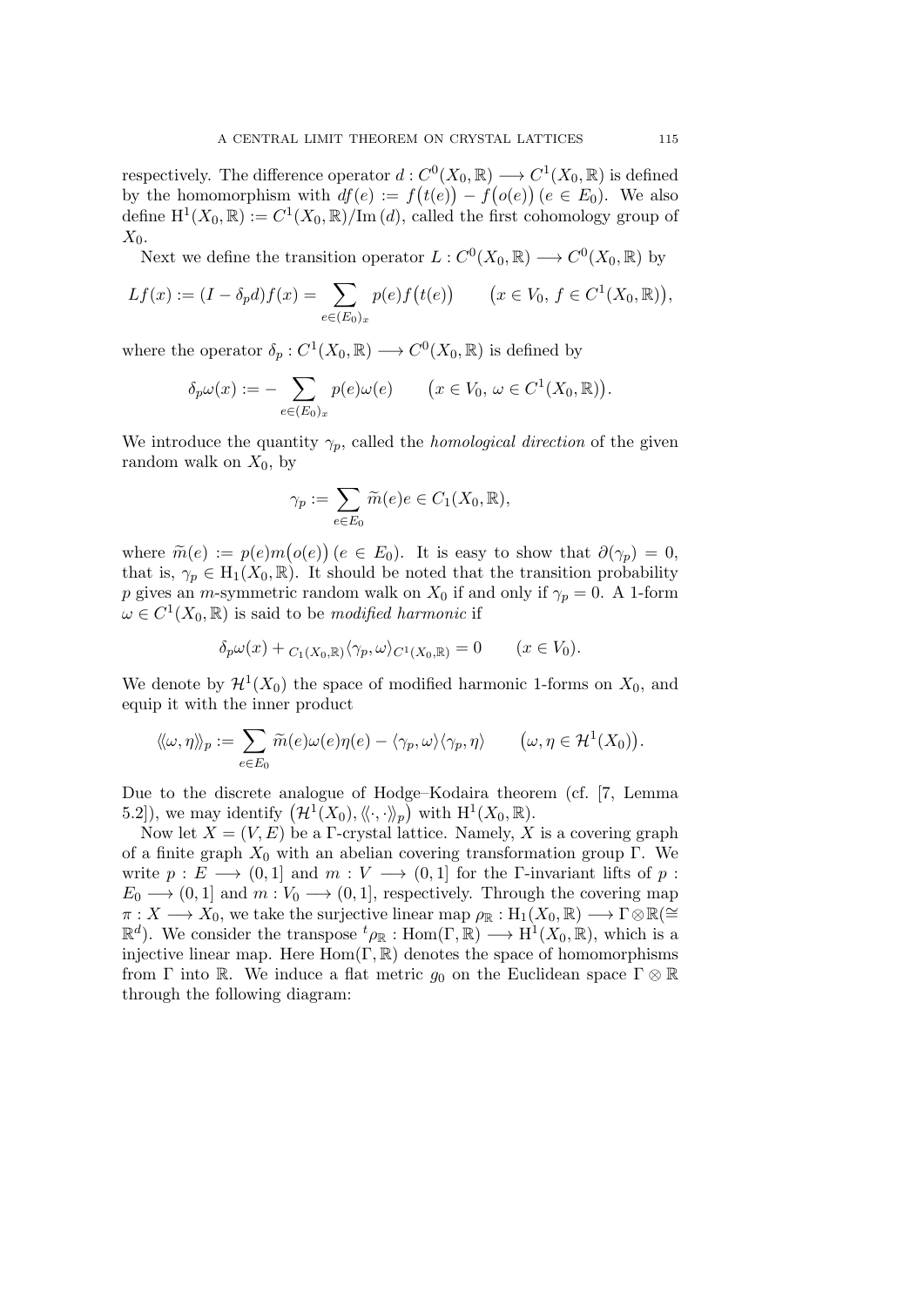$$
(\Gamma \otimes \mathbb{R}, g_0) \stackrel{\rho_{\mathbb{R}}}{\underset{\psi}{\longrightarrow}} H_1(X_0, \mathbb{R})
$$
  
\n
$$
\downarrow^{\text{dual}} \qquad \qquad \downarrow^{\text{dual}} \qquad \downarrow^{\text{dual}}
$$
  
\n
$$
\text{Hom}(\Gamma, \mathbb{R}) \stackrel{\sim}{\longrightarrow} H^1(X_0, \mathbb{R}) \cong (\mathcal{H}^1(X_0), \langle\langle \cdot, \cdot \rangle\rangle_p).
$$

This metric *g*<sup>0</sup> is called the *Albanese metric* on Γ *⊗* R.

From now on, we realize the crystal lattice *X* into the continuous model  $(\Gamma \otimes \mathbb{R}, g_0)$  in the following manner. A *periodic realization* of X into  $\Gamma \otimes \mathbb{R}$ is defined by a piecewise linear map  $\Phi: X \longrightarrow \Gamma \otimes \mathbb{R}$  with  $\Phi(\sigma x) = \Phi(x) +$  $\sigma \otimes 1$  ( $\sigma \in \Gamma$ ,  $x \in V$ ). We introduce a special periodic realization  $\Phi_0 : X \longrightarrow$ Γ *⊗* R by

(2.1) 
$$
\operatorname{Hom}(\Gamma,\mathbb{R})\langle\omega,\Phi_0(x)\rangle_{\Gamma\otimes\mathbb{R}}=\int_{x_*}^x\widetilde{\omega}\qquad \big(x\in V,\,\lambda\in\operatorname{Hom}(\Gamma,\mathbb{R})\big),
$$

where  $x_*$  is a fixed reference point satisfying  $\Phi_0(x_*) = \mathbf{0}$  and  $\tilde{\omega}$  is the lift of *ω* to *X*. Here

$$
\int_{x_*}^x \widetilde{\omega} = \int_c \widetilde{\omega} := \sum_{i=1}^n \widetilde{\omega}(e)
$$

for a path  $c = (e_1, \ldots, e_n)$  with  $o(e_1) = x_*$  and  $t(e_n) = x$ . It should be noted that this line integral does not depend on the choice of a path *c*. The periodic realization  $\Phi_0$  given by above enjoys the so-called *modified harmonicity* in the sense that

$$
L\Phi_0(x) - \Phi_0(x) = \rho_{\mathbb{R}}(\gamma_p) \qquad (x \in V).
$$

We note that this equation is also written as  $(1.3)$ . Further, such a realization is uniquely determined up to translation. We call the quantity  $\rho_{\mathbb{R}}(\gamma_p)$  the *asymptotic direction* of the given random walk. We should emphasize that  $\gamma_p = 0$  implies  $\rho_{\mathbb{R}}(\gamma_p) = 0$ . However, the converse does not always hold, that is, there is a case  $\gamma_p \neq 0$  and  $\rho_{\mathbb{R}}(\gamma_p) = \mathbf{0}$ . (See Subsection 4.2, for an example.) If we equip  $\Gamma \otimes \mathbb{R}$  with the Albanese metric, then the modified harmonic realization  $\Phi_0: X \longrightarrow (\Gamma \otimes \mathbb{R}, g_0)$  is said to be a *modified standard realization*.

# 3. Proofs of the main results

3.1. **A measure–change technique.** In what follows, we write  $\lambda[\mathbf{x}]_{\Gamma\otimes\mathbb{R}}$  :=  $\text{Hom}(\Gamma, \mathbb{R}) \langle \lambda, \mathbf{x} \rangle_{\Gamma \otimes \mathbb{R}} \ (\lambda \in \text{Hom}(\Gamma, \mathbb{R}), \ \mathbf{x} \in \Gamma \otimes \mathbb{R}) \text{ and }$ 

$$
d\Phi_0(e) := \Phi_0(t(e)) - \Phi_0(o(e)) \qquad (e \in E),
$$

for brevity. Take an orthonormal basis

$$
\{\omega_1,\ldots,\omega_d\}\subset \mathrm{Hom}(\Gamma,\mathbb{R})\big(\subset (\mathcal{H}^1(X_0),\langle\!\langle\cdot,\cdot\rangle\!\rangle_p)\big)
$$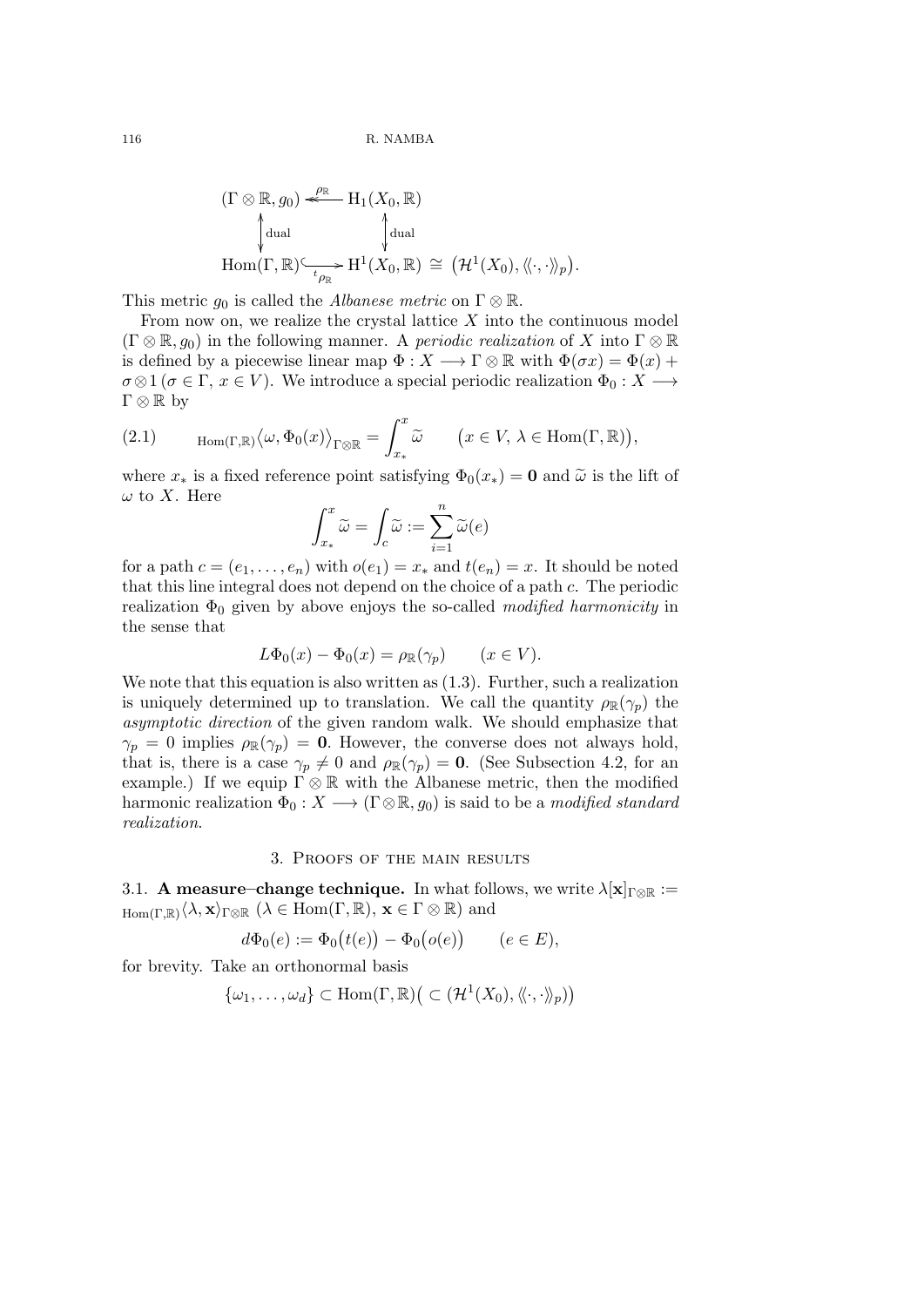and denote by  ${\bf v}_1, \ldots, {\bf v}_d$  its dual basis in  $\Gamma \otimes \mathbb{R}$ . Namely,  $\omega_i [{\bf v}_j]_{\Gamma \otimes \mathbb{R}} =$  $\delta_{ij}$  (1  $\leq i, j \leq d$ ). Then,  $\{v_1, \ldots, v_d\}$  is an orthonormal basis in  $\Gamma \otimes \mathbb{R}$  with respect to the Albanese metric  $g_0$ . We may identify  $\lambda = \lambda_1 \omega_1 + \cdots + \lambda_d \omega_d$  $\text{Hom}(\Gamma, \mathbb{R})$  with  $(\lambda_1, \ldots, \lambda_d) \in \mathbb{R}^d$ . Furthermore, we write  $x_i := \omega_i[\mathbf{x}]_{\Gamma \otimes \mathbb{R}}$ ,  $\Phi_0(x)_i := \omega_i[\Phi_0(x)]_{\Gamma \otimes \mathbb{R}}$  and  $\partial_i := \partial/\partial \lambda_i$   $(i = 1, \ldots, d, x \in V)$ . We denote by  $O(\cdot)$  the Landau symbol.

At the beginning, consider the function  $F = F_x(\lambda) : V_0 \times \text{Hom}(\Gamma, \mathbb{R}) \longrightarrow \mathbb{R}$ defined by (1.4). We easily see that  $F = F_x(\lambda)$  is a positive function on  $V_0 \times \text{Hom}(\Gamma, \mathbb{R})$  with  $F_x(\mathbf{0}) = 1$  ( $x \in V_0$ ). In our setting, the following lemma plays a siginificant role so as to obtain Theorem 1.3.

**Lemma 3.1.** *For every*  $x \in V_0$ *, the function*  $F_x(\cdot) : \text{Hom}(\Gamma, \mathbb{R}) \longrightarrow (0, \infty)$ *has a unique minimizer*  $\lambda_* = \lambda_*(x)$ .

**Proof.** Fix a fixed  $x \in V_0$ , we have

$$
\partial_i F_x(\lambda) = \partial_i \Bigg( \sum_{e \in (E_0)_x} p(e) \exp \Big( \lambda \big[ d\Phi_0(\tilde{e}) \big]_{\Gamma \otimes \mathbb{R}} \Big) \Bigg)
$$
  
= 
$$
\partial_i \Bigg( \sum_{e \in (E_0)_x} p(e) \exp \Big( \sum_{i=1}^d \lambda_i \cdot \omega_i \big[ d\Phi_0(\tilde{e}) \big]_{\Gamma \otimes \mathbb{R}} \Big) \Bigg)
$$
  
= 
$$
\sum_{e \in (E_0)_x} p(e) \exp \Big( \lambda \big[ d\Phi_0(\tilde{e}) \big]_{\Gamma \otimes \mathbb{R}} \Big) d\Phi_0(\tilde{e})_i
$$
  
( $i = 1, ..., d, \lambda \in \text{Hom}(\Gamma, \mathbb{R}).$ 

In other words,

(3.1) 
$$
\begin{aligned}\n\left(\partial_1 F_x(\lambda), \dots, \partial_d F_x(\lambda)\right) \\
&= \sum_{e \in (E_0)_x} p(e) \exp\left(\lambda \left[d\Phi_0(\tilde{e})\right]_{\Gamma \otimes \mathbb{R}}\right) d\Phi_0(\tilde{e}) \left(\in \Gamma \otimes \mathbb{R}\right)\n\end{aligned}
$$

for  $\lambda \in \text{Hom}(\Gamma, \mathbb{R})$ . Repeating the above calculation, we have

$$
\partial_i \partial_j F_x(\lambda) = \sum_{e \in (E_0)_x} p(e) \exp \left( \lambda \left[ d \Phi_0(\tilde{e}) \right]_{\Gamma \otimes \mathbb{R}} \right) d \Phi_0(\tilde{e})_i d \Phi_0(\tilde{e})_j
$$

for  $\lambda \in \text{Hom}(\Gamma, \mathbb{R})$  and  $1 \leq i, j \leq d$ . Then, we know that  $(\partial_i \partial_j F_x(\cdot))$ 1*≤i,j≤d* , the *Hessian matrix* of the function  $F_x(\cdot)$ , is positive definite. Indeed, consider the quadratic form corresponding to the Hessian matrix. Since

$$
\sum_{1 \leq i,j \leq d} \sum_{e \in (E_0)_x} p(e) \exp \left( \lambda \left[ d\Phi_0(\widetilde{e}) \right]_{\Gamma \otimes \mathbb{R}} \right) d\Phi_0(\widetilde{e})_i d\Phi_0(\widetilde{e})_j \xi_i \xi_j
$$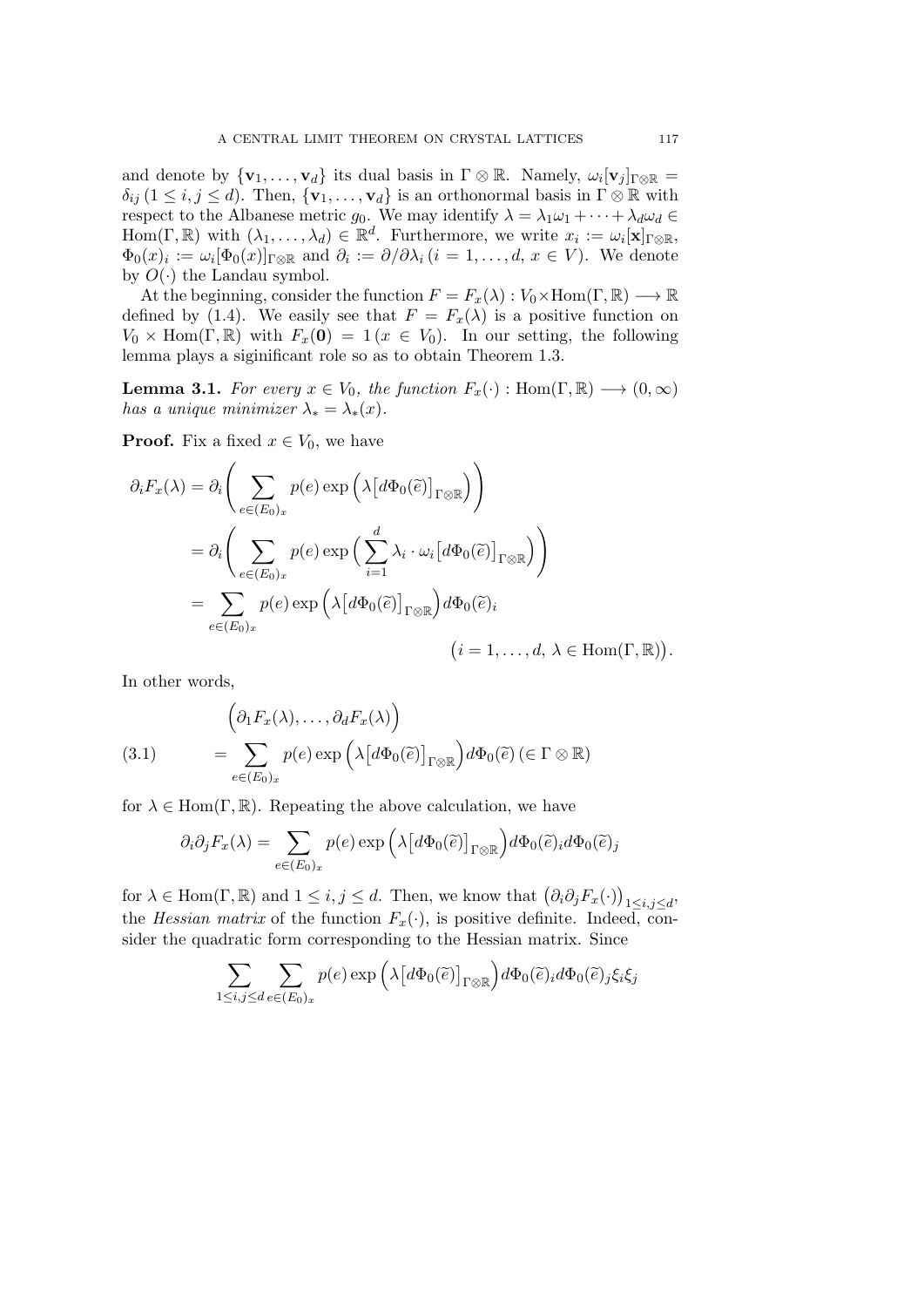(3.2) 
$$
= \sum_{e \in (E_0)_x} p(e) \exp \left( \lambda \left[ d \Phi_0(\tilde{e}) \right]_{\Gamma \otimes \mathbb{R}} \right) \left\{ \sum_{i=1}^d d \Phi_0(\tilde{e})_i \xi_i \right\}^2 \ge 0
$$

for  $\boldsymbol{\xi} = (\xi_1, \dots, \xi_d) \in \mathbb{R}^d$  and the transition probability *p* is positive, we easily see that the Hessian matrix is non-negative definite. By multiplying both sides of  $(3.2)$  by  $m(x)$  and taking the sum which runs over all vertices of *X*0, it readily follows that

$$
\sum_{e \in E_0} \widetilde{m}(e) \exp \left( \lambda \big[ d\Phi_0(\widetilde{e}) \big]_{\Gamma \otimes \mathbb{R}} \right) \left\{ \sum_{i=1}^d d\Phi_0(\widetilde{e})_i \xi_i \right\}^2 \ge 0
$$

for  $\boldsymbol{\xi} = (\xi_1, \dots, \xi_d) \in \mathbb{R}^d$ . Next suppose that the left-hand side of (3.2) is zero. Then we have

$$
\sum_{i=1}^d d\Phi_0(\widetilde{e})_i \xi_i = 0
$$

for all  $e \in E_0$ . This equation implies  $\langle \Phi_0(x), \xi \rangle_{\mathbb{R}^d} = \langle \Phi_0(y), \xi \rangle_{\mathbb{R}^d}$  for all  $x, y \in V$ , where  $\langle \cdot, \cdot \rangle_{\mathbb{R}^d}$  stands for the standard inner product on  $\mathbb{R}^d$ . Let  $\sigma_1, \ldots, \sigma_d$  be generators of  $\Gamma \cong \mathbb{Z}^d$ . It follows from the periodicity of  $\Phi_0$ that  $\langle \sigma_i, \xi \rangle_{\mathbb{R}^d} = 0 \ (1 \leq i \leq d)$ . Hence we conclude  $\xi = 0$ . Namely, we have proved the positive definiteness of the Hessian matrix.

This implies that the function  $F_x(\cdot)$ : Hom( $\Gamma, \mathbb{R}$ )  $\longrightarrow$   $(0, \infty)$  is strictly convex for every  $x \in V_0$ . Moreover, it is easily observed that

$$
\lim_{|\lambda|_{\mathbb{R}^d}\to\infty} F_x(\lambda) = \infty \qquad (x \in X_0),
$$

due to its definition. Consequently, we know that there exists a unique minimizer  $\lambda_* = \lambda_*(x) \in \text{Hom}(\Gamma, \mathbb{R})$  of  $F_x(\lambda)$  for each  $x \in V_0$ , thereby completing the proof. completing the proof.

Now consider the positive function  $\mathfrak{p}: E_0 \longrightarrow (0,1]$  given by (1.5). By definition, we easily see that the function p also gives a positive transition probability on  $X_0$ . Thus the transition probability  $\mathfrak{p}: E_0 \longrightarrow (0,1]$  yields an irreducible random walk  $(\Omega_{x_*}(X), \hat{\mathbb{P}}_{x_*}, \{w_n^{(p)}\}_{n=0}^{\infty})$  with values in *X*. Applying the Perron-Frobenius theorem again, we find a unique positive function  $\mathfrak{m}: V_0 \longrightarrow (0,1]$  satisfying (1.2). Put  $\widetilde{\mathfrak{m}}(e) := \mathfrak{p}(e)\mathfrak{m}(o(e))$  ( $e \in E_0$ ). We also denote by  $\mathfrak{p}: E \longrightarrow (0,1]$  and  $\mathfrak{m}: V \longrightarrow (0,1]$  the Γ-invariant lifts of  $\mathfrak{p}: E_0 \longrightarrow (0,1]$  and  $\mathfrak{m}: V_0 \longrightarrow (0,1]$ , respectively. As in the previous section, we construct the  $(p-)$ Albanese metric  $g_0^{(p)}$  $_{0}^{(\mathfrak{p})}$  on  $\Gamma \otimes \mathbb{R}$  associated with the transition probability **p**. We take an orthonormal basis  $\{\omega_1^{(p)}\}$  $\mathcal{L}_1^{(\frak{p})}, \ldots, \omega_d^{(\frak{p})}$ *d }* in  $\text{Hom}(\Gamma, \mathbb{R}) \big( \subset (\mathcal{H}^1(X_0), \langle\!\langle \cdot, \cdot \rangle\!\rangle_{\mathfrak{p}}) \big).$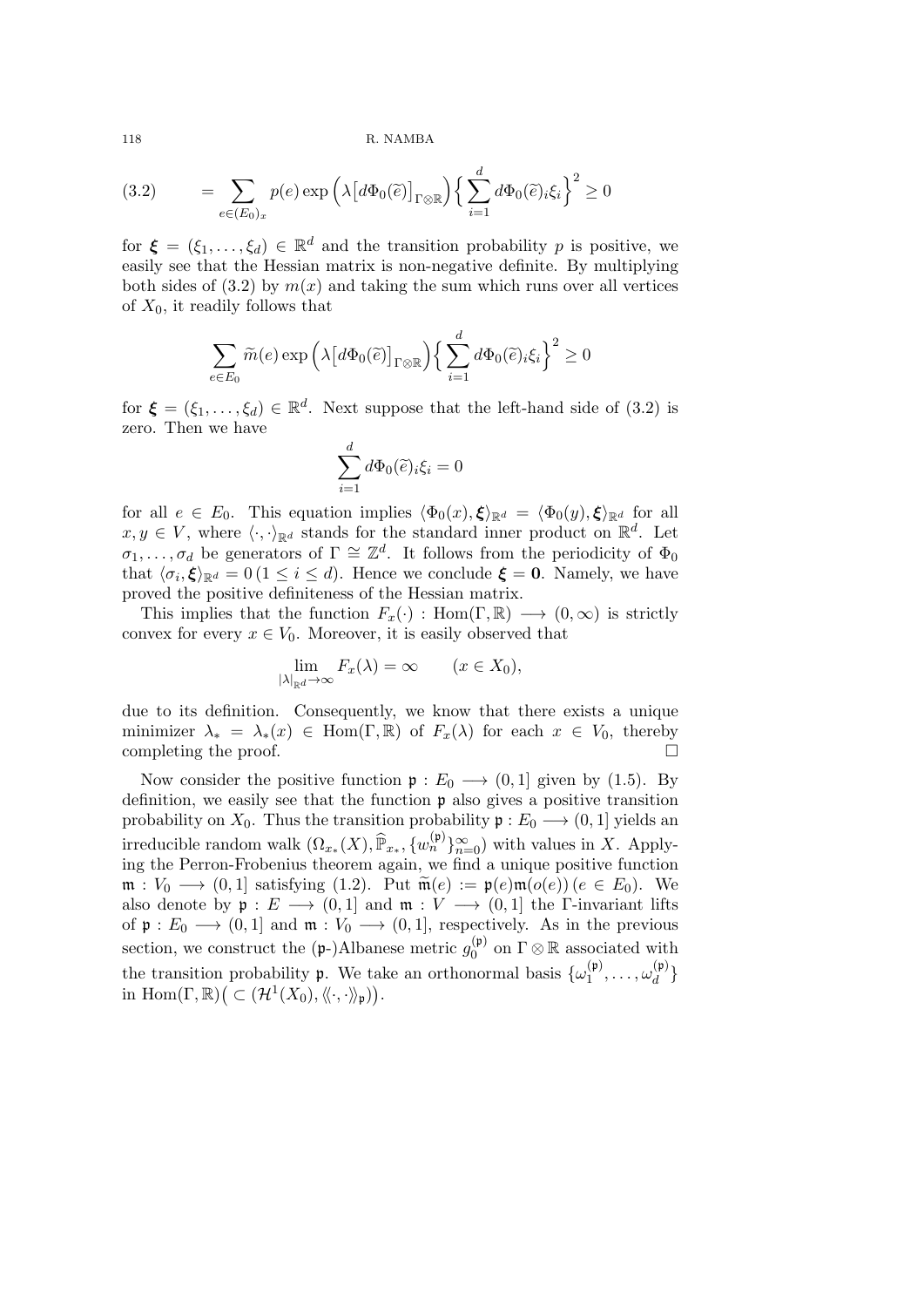We introduce the transition operator  $L_{(\mathfrak{p})}: C_{\infty}(X) \longrightarrow C_{\infty}(X)$  associated with the transition probability  $\mathfrak p$  by

$$
L_{(\mathfrak{p})}f(x) := \sum_{e \in E_x} \mathfrak{p}(e) f(t(e)) \qquad (x \in V).
$$

Recalling (3.1) and the definition of  $\lambda_* = \lambda_*(x)$ , we see that

$$
\left(\partial_1 F_x(\lambda_*(x)), \dots, \partial_d F_x(\lambda_*(x))\right)
$$
  
= 
$$
\sum_{e \in (E_0)_x} p(e) \exp \left(\lambda_*(x) \left[d\Phi_0(\tilde{e})\right]_{\Gamma \otimes \mathbb{R}}\right) d\Phi_0(\tilde{e}) = \mathbf{0}
$$

holds for every  $x \in V_0$ . This immediately leads to

(3.3) 
$$
L_{(\mathfrak{p})}\Phi_0(x) - \Phi_0(x) = \sum_{e \in E_x} \mathfrak{p}(e) d\Phi_0(e) = \mathbf{0} \qquad (x \in V).
$$

From this equation, one concludes that the given *p*-modified standard realization  $\Phi_0: X \longrightarrow (\Gamma \otimes \mathbb{R}, g_0)$  in the sense of (1.3) is the harmonic realization associated with the changed transition probability p.

*Remark.* Equation (3.3) implies  $\rho_{\mathbb{R}}(\gamma_{\mathfrak{p}}) = 0$ . We also emphasize that the transition probability  $\mathfrak{p}: E_0 \longrightarrow (0,1]$  coincides with the original one  $p:$  $E_0 \longrightarrow (0, 1]$  provided that  $\rho_{\mathbb{R}}(\gamma_p) = \mathbf{0}$ .

*Remark.* In our setting, it is essential to assume that the given transition probability  $p$  is positive. Because, if it were not for the positivity of  $p$ , the assertion of Lemma 3.1 would not hold in general. (There is a case where the function  $F_x(\cdot)$  has no minimizers.) On the other hand, to obtain Theorems 1.1 and 1.2, it is sufficient to impose that the given transition probability *p* is non-negative with  $p(e) + p(\overline{e}) > 0$  ( $e \in E$ ).

3.2. **Proofs of Theorems 1.3 and 1.4.** This subsection is devoted to proofs of Theorems 1.3 and 1.4. Following the argument as in [4, Theorem 2.2] for the random walk associated with the changed transition probability p, we can carry out the proof of Theorem 1.3. Though a minor change of the proof is required, the argument is a little bit easier due to  $\rho_{\mathbb{R}}(\gamma_{\mathbf{p}}) = \mathbf{0}$ .

As the first step, we prove the following lemma.

**Lemma 3.2.** For any  $f \in C_0^\infty(\Gamma \otimes \mathbb{R})$ , as  $N \to \infty$ ,  $\varepsilon \searrow 0$  and  $N^2 \varepsilon \searrow 0$ , *we have*

$$
\Big\|\frac{1}{N\varepsilon^2}(I-L_{(\mathfrak{p})}^N)P_{\varepsilon}f-P_{\varepsilon}\Big(\frac{\Delta_{(\mathfrak{p})}}{2}f\Big)\Big\|_{\infty}^X\longrightarrow 0.
$$

*Here*  $P_{\varepsilon}: C_{\infty}(\Gamma \otimes \mathbb{R}) \longrightarrow C_{\infty}(X)$  ( $0 \leq \varepsilon \leq 1$ ) *is a scaling operator defined by*

$$
P_{\varepsilon}f(x) := f(\varepsilon \Phi_0(x)) \qquad (x \in X)
$$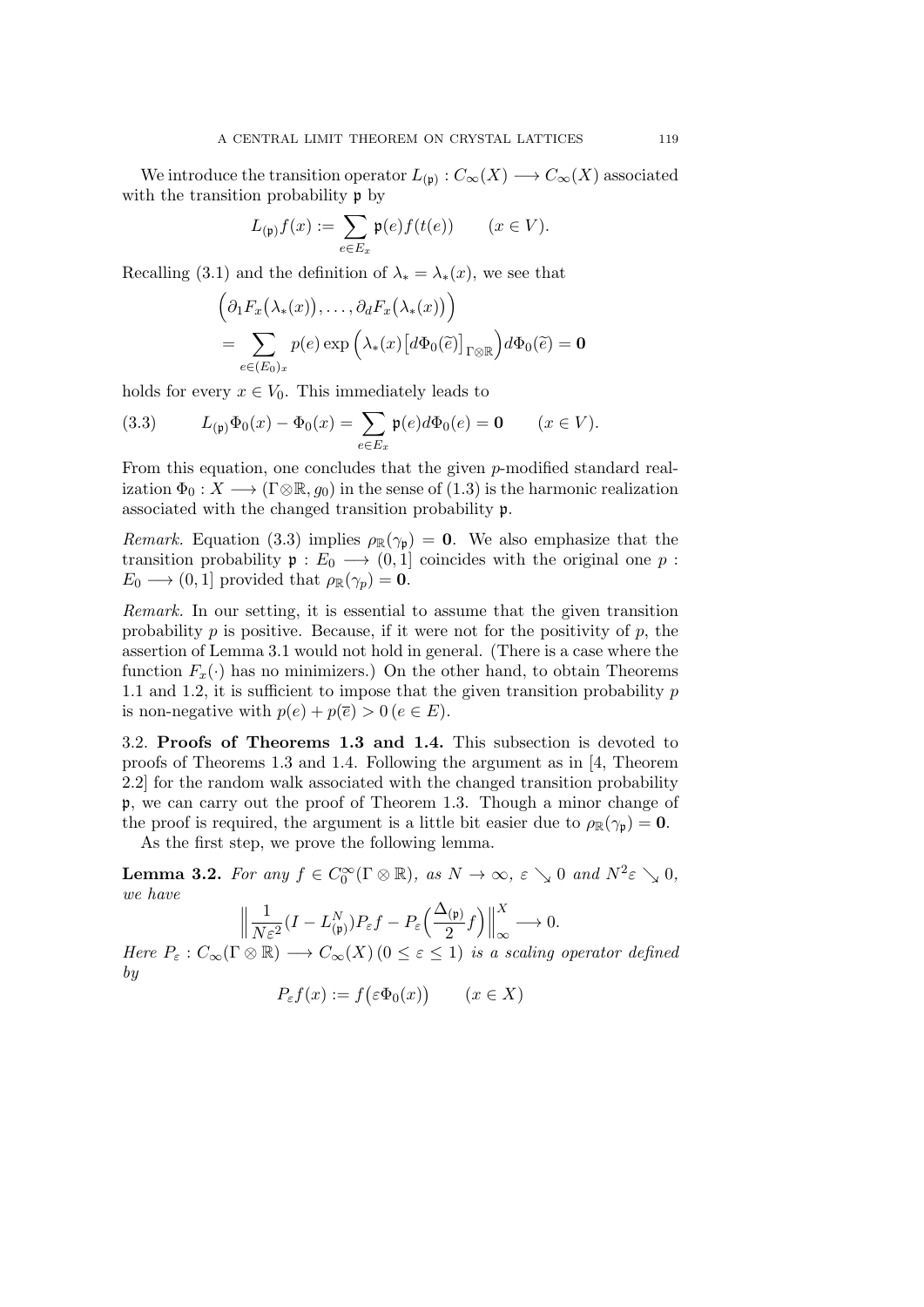*and*  $\Delta_{(p)}$  *stands for the positive Laplacian*  $-\sum_{i=1}^{d}(\partial^2/\partial x_i^2)$  *on*  $\Gamma \otimes \mathbb{R}$  *associated with the*  $\mathfrak{p}$ -Albanese metric  $g_0^{(\mathfrak{p})}$ 0 *.*

**Proof.** We define the function  $A^N(\Phi_0)_{ij}: V \longrightarrow \mathbb{R} \ (i, j = 1, \ldots, d, N \in \mathbb{N})$ by

$$
A^N(\Phi_0)_{ij}(x) = \sum_{c \in \Omega_{x,N}(X)} \mathfrak{p}(c) (\Phi_0(t(c)) - \Phi_0(x))_i (\Phi_0(t(c)) - \Phi_0(x))_j \qquad (x \in V),
$$

where  $\mathfrak{p}(c) := \mathfrak{p}(e_1) \cdots \mathfrak{p}(e_N)$  for  $c = (e_1, \ldots, e_N) \in \Omega_{x,N}(X)$ . Applying Taylor's expansion formula, we have

$$
(I - L_{(p)}^N)P_{\varepsilon}f(x) = -\varepsilon \sum_{i=1}^d \frac{\partial f}{\partial x_i} (\varepsilon \Phi_0(x)) \sum_{c \in \Omega_{x,N}(X)} \mathfrak{p}(c) \Big( \Phi_0(t(c)) - \Phi_0(x) \Big)_i
$$
  
(3.4) 
$$
- \frac{\varepsilon^2}{2} \sum_{1 \le i,j \le d} \frac{\partial^2 f}{\partial x_i \partial x_j} (\varepsilon \Phi_0(x)) A^N(\Phi_0)_{ij}(x) + O((N\varepsilon)^3).
$$

We see that the first term of the right-hand side of  $(3.4)$  equals 0 due to the **p**-harmonicity of  $\Phi_0$ . Next we define the function  $\mathcal{A}(\Phi_0)_{ij}: V_0 \longrightarrow \mathbb{R}$   $(i, j =$  $1, \ldots, d$ ) by

$$
\mathcal{A}(\Phi_0)_{ij}(x) := \sum_{e \in (E_0)_x} \mathfrak{p}(e) d\Phi_0(\widetilde{e})_i d\Phi_0(\widetilde{e})_j \qquad (x \in V).
$$

We note that  $A(\Phi_0)_{ij}(\pi(x)) = A^1(\Phi_0)_{ij}(x)$  ( $x \in V, i, j = 1, ..., d$ ) because  $A^N(\Phi_0)_{ij}$  is Γ-invariant. Then, using the p-harmonicity again,

$$
A^N(\Phi_0)_{ij}(x) = \sum_{k=0}^{N-1} L_{(p)}^k (\mathcal{A}(\Phi_0)_{ij}) (\pi(x)) \qquad (x \in V).
$$

Applying the ergodic theorem for  $L_{(p)}$  (cf. [4, Theorem 3.2]), we have

$$
\frac{1}{N}\sum_{k=0}^{N-1}L_{(\mathfrak{p})}^k(\mathcal{A}(\Phi_0)_{ij})(\pi(x))=\sum_{x\in V_0}\mathfrak{m}(x)\mathcal{A}(\Phi_0)_{ij}(x)+O\Big(\frac{1}{N}\Big).
$$

Then,  $(2.1)$  and p-harmonicity of  $\Phi_0$  imply

$$
\sum_{x \in V_0} \mathfrak{m}(x) \mathcal{A}(\Phi_0)_{ij}(x) = \sum_{e \in E_0} \widetilde{\mathfrak{m}}(e) \omega_i^{(\mathfrak{p})}(e) \omega_j^{(\mathfrak{p})}(e) = \langle \langle \omega_i^{(\mathfrak{p})}, \omega_j^{(\mathfrak{p})} \rangle \rangle_{\mathfrak{p}} = \delta_{ij}
$$

for  $1 \leq i, j \leq d$ . Putting it all together, we obtain

$$
\frac{1}{N\varepsilon^2}(I-L_{(\mathfrak{p})}^N)P_{\varepsilon}f=P_{\varepsilon}\Big(\frac{\Delta_{(\mathfrak{p})}}{2}f\Big)+O(N^2\varepsilon)+O\Big(\frac{1}{N}\Big).
$$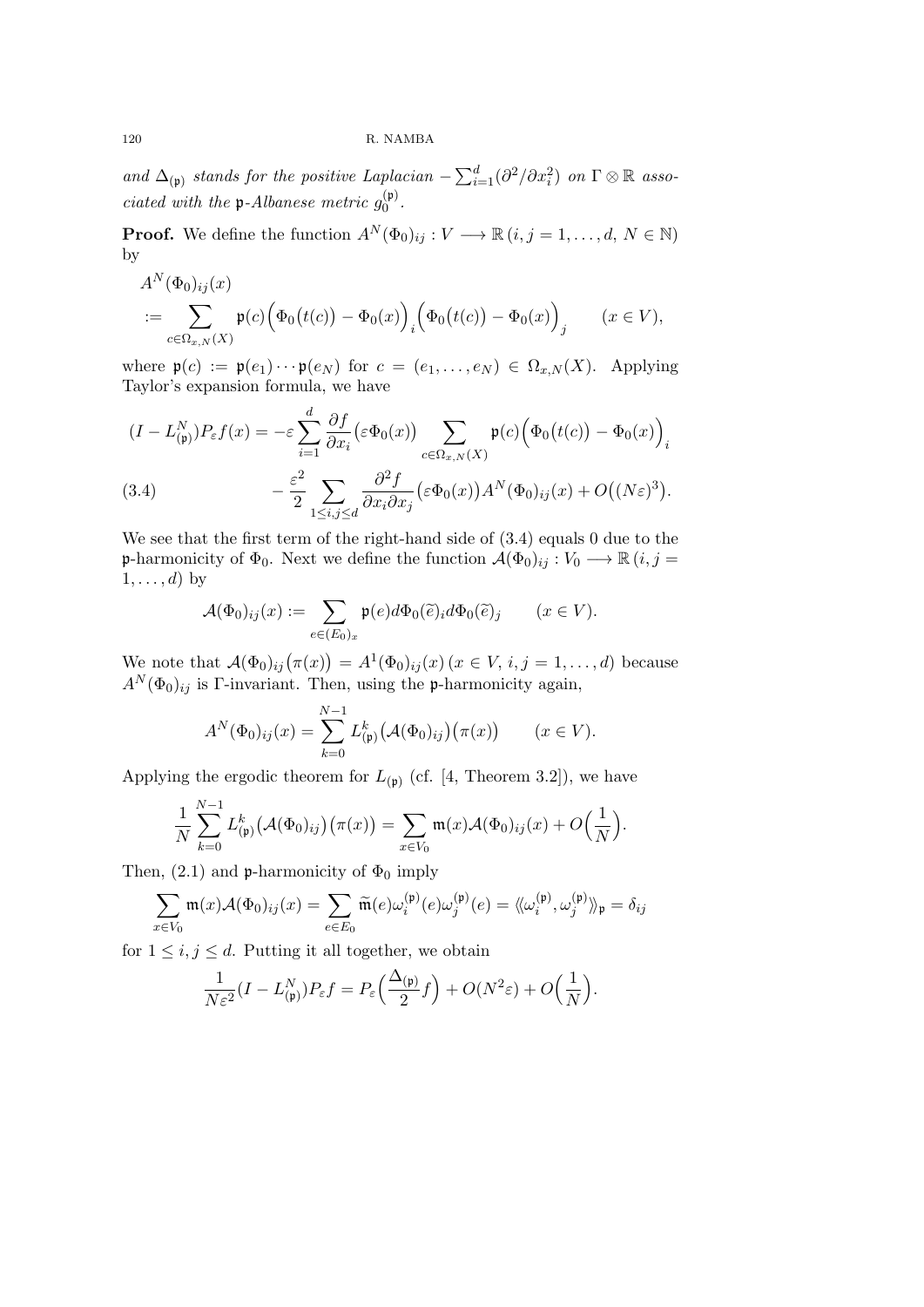Finally, letting  $N \to \infty$ ,  $\varepsilon \searrow 0$  and  $N^2 \varepsilon \searrow 0$ , we complete the proof.  $\Box$ 

Lemma 3.2 immediately leads to the following lemma. (See [4, Theorem 2.1 and Lemma 4.2] for details.)

**Lemma 3.3.** (1) *For any*  $f \in C_\infty(\Gamma \otimes \mathbb{R})$ *, and*  $0 \leq s \leq t$ *, we have* 

$$
\lim_{n \to \infty} \left\| L_{(\mathfrak{p})}^{[nt]-[ns]} P_{n^{-1/2}} f - P_{n^{-1/2}} e^{-(t-s)\Delta_{(\mathfrak{p})}/2} f \right\|_{\infty}^{X} = 0.
$$

(2) *We fix*  $0 \le t_1 < \cdots < t_\ell < \infty$  ( $\ell \in \mathbb{N}$ ). Then,

$$
(\mathfrak{X}_{t_1}^{(n)},\ldots,\mathfrak{X}_{t_\ell}^{(n)})\xrightarrow{(d)} (B_{t_1}^{(\mathfrak{p})},\ldots,B_{t_\ell}^{(\mathfrak{p})}) \qquad (n\to\infty),
$$

*where*  $(B_t^{(p)}$ *t*<sup>(p)</sup>)*t*≥0 *is a* (Γ  $\otimes$  R, *g*<sup>(p)</sup>) 0 )*-valued standard Brownian motion with*  $B_0^{(\mathfrak{p})} = 0.$ 

Having obtained Lemma 3*.*3, it is sufficient to show the tightness of  ${\mathfrak{P}}^{(n)}$ <sup>*n*</sup><sub>*n*=1</sub> for completing the proof of Theorem 1.3.

**Lemma 3.4.** *The sequence*  $\{\mathfrak{P}^{(n)}\}_{n=1}^{\infty}$  *is tight in*  $C_0([0,\infty), (\Gamma \otimes \mathbb{R}, g_0^{(p)})$  $\binom{\mathfrak{p}}{0}$ ).

**Proof.** Throughout the proof, *C* denotes a positive constant that may change at every occurrence. We put  $||d\Phi_0||_{\infty} := \max_{e \in E_0} ||d\Phi_0(\widetilde{e})||_{g_0^{(\mathfrak{p})}}.$ 

By virtue of the celebrated Kolmogorov's criterion, it is sufficient to show that there exists some positive constant *C* independent of *n* such that

$$
(3.5) \t\t \mathbb{E}^{\widehat{\mathbb{P}}_{x_*}} \Big[ \big\| \mathfrak{X}_t^{(n)} - \mathfrak{X}_s^{(n)} \big\|_{g_0^{(p)}}^4 \Big] \le C(t-s)^2 \t (0 \le s \le t, n \in \mathbb{N}).
$$

We split the proof into two cases:  $(I) : t - s < n^{-1}$ ,  $(II) : t - s \geq n^{-1}$ .

First we consider the case **(I)**. In both cases  $ns \geq [nt]$  and  $ns < [nt]$ , we have

$$
\begin{aligned} \left\| \mathfrak{X}_{t}^{(n)} - \mathfrak{X}_{s}^{(n)} \right\|_{g_{0}^{(\mathfrak{p})}} &\leq n^{1/2} (t-s) \Big\{ \left\| \xi_{[nt] + 1}^{(\mathfrak{p})} - \xi_{[nt]}^{(\mathfrak{p})} \right\|_{g_{0}^{(\mathfrak{p})}} + \left\| \xi_{[nt]}^{(\mathfrak{p})} - \xi_{[nt] - 1}^{(\mathfrak{p})} \right\|_{g_{0}^{(\mathfrak{p})}} \Big\} \\ &\leq 2 \| d \Phi_{0} \|_{\infty} n^{1/2} (t-s). \end{aligned}
$$

Noting  $n^2(t-s)^2 < 1$ , we obatin the desired estimate (3.5) for case (I).

Next we consider the case  $(II)$ . Let  $\mathcal F$  be the fundamental domain in  $X$ containing  $x_* \in V$  and define  $\mathfrak{M}_i^{\ell} = \mathfrak{M}_i^{\ell}(\Phi_0) : V \longrightarrow \mathbb{R}$   $(i = 1, ..., d, \ell =$ 1*,* 2*,* 3*,* 4) by

$$
\mathfrak{M}_i^{\ell}(x) := \sum_{e \in E_x} \mathfrak{p}(e) d\Phi_0(e)_i^{\ell} \qquad (x \in V).
$$

We note that  $\mathfrak{M}_{i}^{\ell}$  is  $\Gamma$ -invariant and  $\|\mathfrak{M}_{i}^{\ell}\|_{\infty}^{X} \leq \|d\Phi_{0}\|_{\infty}^{\ell}$   $(i = 1, \ldots, d)$ . Moreover, we obtain  $\mathfrak{M}_i^1 \equiv 0$   $(i = 1, ..., d)$  due to the **p**-harmonicity of  $\Phi_0$ .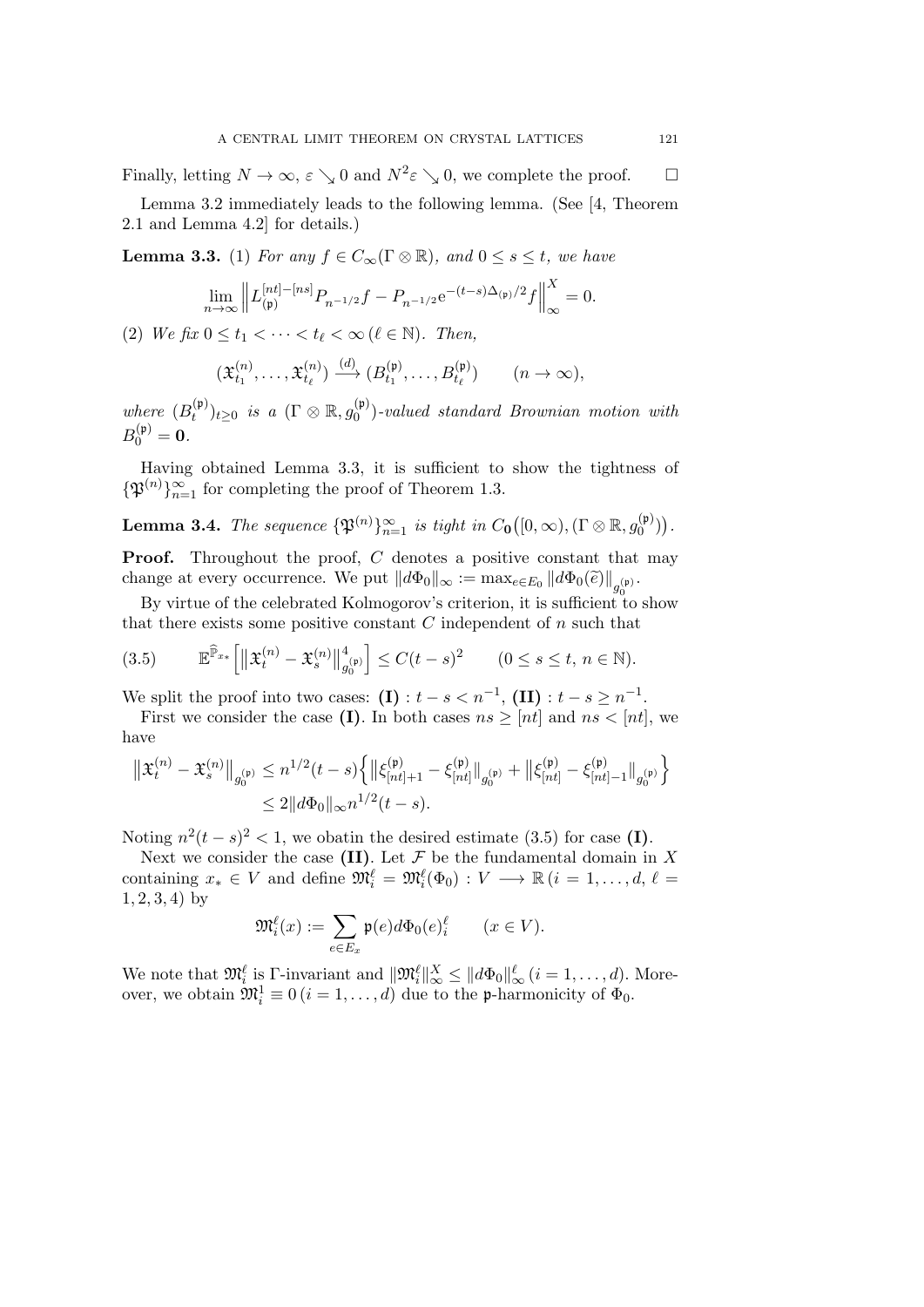Here we give a bound on  $\mathbb{E}^{\widehat{\mathbb{P}}_{x_*}}\left[ \left\| \mathcal{X}_{\frac{M}{n}}^{(n)} - \mathcal{X}_{\frac{N}{n}}^{(n)} \right\| \right]$  $\parallel_g^4$  $g_0^{(\mathfrak{p})}$  $(n \in \mathbb{N}, M \geq N \in \mathbb{N}).$ First of all, we have

$$
\mathbb{E}^{\widehat{\mathbb{P}}_{x_*}} \Big[ \Big\| \mathcal{X}_{\frac{M}{n}}^{(n)} - \mathcal{X}_{\frac{N}{n}}^{(n)} \Big\|_{g_0^{(p)}}^4 \Big] \n(3.6) \qquad \leq Cn^{-2} \max_{i=1,\dots,d} \max_{x \in \mathcal{F}} \Big\{ \sum_{c \in \Omega_{x,M-N}(X)} \mathfrak{p}(c) \Big( \Phi_0(t(c)) - \Phi_0(x) \Big)^4_i \Big\}.
$$

Now fix  $i = 1, \ldots, d$  and  $x \in \mathcal{F}$ . For  $k = 1, \ldots, M - N$ , we have

$$
\sum_{c \in \Omega_{x,k}(X)} \mathfrak{p}(c) \Big( \Phi_0(t(c)) - \Phi_0(x) \Big)_i^4
$$
\n
$$
= \sum_{c' \in \Omega_{x,k-1}(X)} \mathfrak{p}(c') \sum_{e \in E_{t(c')}} \mathfrak{p}(e)
$$
\n
$$
\times \Big\{ \Big( \Phi_0(t(e)) - \Phi_0(o(e)) \Big)_i + \Big( \Phi_0(o(e)) - \Phi_0(x) \Big)_i \Big\}
$$
\n
$$
= \sum_{c' \in \Omega_{x,k-1}(X)} \mathfrak{p}(c') \mathfrak{M}_i^4(t(c'))
$$
\n
$$
+ 4 \sum_{c' \in \Omega_{x,k-1}(X)} \mathfrak{p}(c') \Big( \Phi_0(t(c')) - \Phi_0(x) \Big)_i \mathfrak{M}_i^3(t(c'))
$$
\n
$$
+ 6 \sum_{c' \in \Omega_{x,k-1}(X)} \mathfrak{p}(c') \Big( \Phi_0(t(c')) - \Phi_0(x) \Big)_i^2 \mathfrak{M}_i^2(t(c'))
$$
\n
$$
+ \sum_{c' \in \Omega_{x,k-1}(X)} \mathfrak{p}(c') \Big( \Phi_0(t(c')) - \Phi_0(x) \Big)_i^4
$$
\n
$$
\leq \sum_{c' \in \Omega_{x,k-1}(X)} \mathfrak{p}(c') \Big( \Phi_0(t(c')) - \Phi_0(x) \Big)_i^4 + ||\mathfrak{M}_i^4||_{\infty}^X
$$
\n(3.7) 
$$
+ 4||d\Phi_0||_{\infty} ||\mathfrak{M}_i^3||_{\infty}^X + 6||\mathfrak{M}_i^2||_{\infty}^X \sum_{c \in \Omega_{x,k-1}(X)} \mathfrak{p}(c) \Big( \Phi_0(t(c)) - \Phi_0(x) \Big)_i^2.
$$

Moreover, the p-harmonicity implies

$$
\sum_{c \in \Omega_{x,k-1}(X)} \mathfrak{p}(c) \Big( \Phi_0(t(c)) - \Phi_0(x) \Big)_i^2
$$
\n
$$
= \sum_{c' \in \Omega_{x,k-2}(X)} \mathfrak{p}(c') \Big\{ \Big( \Phi_0(t(c')) - \Phi_0(x) \Big)_i^2 + \mathfrak{M}_i^2(t(c')) \Big\}
$$
\n(3.8) 
$$
\leq (k-1) ||d\Phi_0||_{\infty}^2.
$$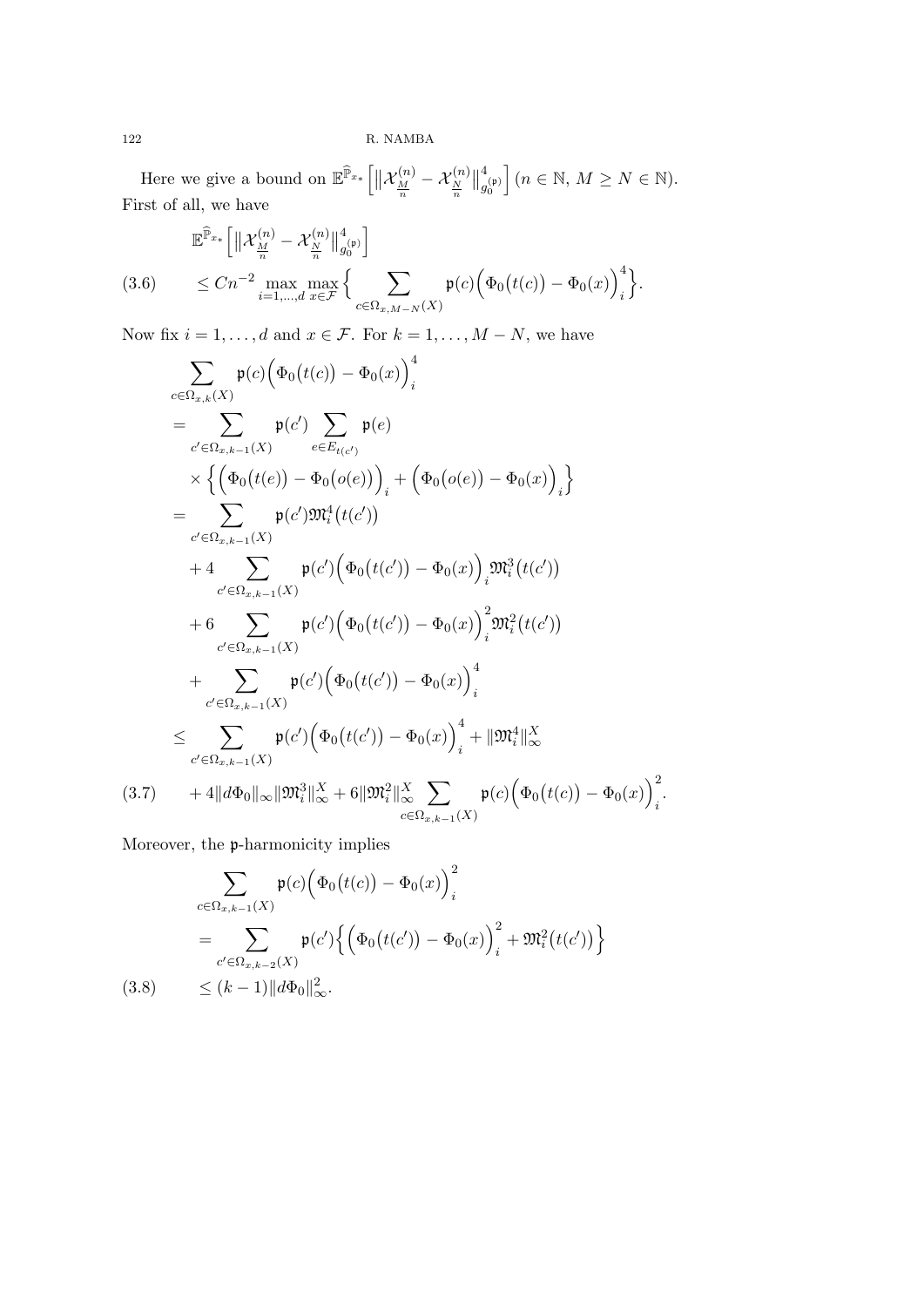It follows from (3.7) and (3.8) that

$$
\sum_{c \in \Omega_{x,k}(X)} \mathfrak{p}(c) \Big( \Phi_0(t(c)) - \Phi_0(x) \Big)_i^4
$$
  
\n
$$
\leq \sum_{c \in \Omega_{x,k-1}(X)} \mathfrak{p}(c) \Big( \Phi_0(t(c)) - \Phi_0(x) \Big)_i^4
$$
  
\n
$$
+ 5 \| d\Phi_0 \|_{\infty}^4 + 6 \| d\Phi_0 \|_{\infty}^4 (k-1)
$$
  
\n(3.9) 
$$
\leq C k^2.
$$

Putting  $k = M - N$ ,  $M = [nt] + i$ ,  $N = [ns] + j (i, j = 0, 1)$  and combining  $(3.6)$  with  $(3.9)$ , we obtain

$$
\mathbb{E}^{\widehat{\mathbb{P}}_{x*}} \Big[ \left\| \mathfrak{X}_{t}^{(n)} - \mathfrak{X}_{s}^{(n)} \right\|_{g_{0}^{(p)}}^{4} \Big] \leq \mathbb{E}^{\widehat{\mathbb{P}}_{x*}} \Big[ \max_{i,j=0,1} \left\| \mathcal{X}_{\frac{[nt]+i}{n}}^{(n)} - \mathcal{X}_{\frac{[ns]+j}{n}}^{(n)} \right\|_{g_{0}^{(p)}}^{4} \Big] \n\leq Cn^{-2} \big( [nt] - [ns] + 1 \big)^{2} \n\leq C \Big( t - s + \frac{2}{n} \Big)^{2} \leq C \big\{ (t-s) + 2(t-s) \big\}^{2} \n\leq C(t-s)^{2},
$$

where we used  $[nt] - [ns] \leq n(t-s) + 1$  and  $n^{-1} \leq t-s$ . Therefore, we have shown the the desired estimate  $(3.5)$  for case  $(II)$ .  $\Box$ 

Next we prove Theorem 1.4.

**Proof of Theorem 1.4.** For  $n \in \mathbb{N}$  and  $x, y \in V$ , we have

$$
\mathfrak{p}(n,x,y) = \sum_{\substack{(e_1,\ldots,e_n)\in\Omega_{x,n}(X)\\o(e_1)=x,\,t(e_n)=y}} \mathfrak{p}(e_1)\cdots\mathfrak{p}(e_n)
$$
\n
$$
= \sum_{\substack{(e_1,\ldots,e_n)\in\Omega_{x,n}(X)\\o(e_1)=x,\,t(e_n)=y}} p(e_1)\cdots p(e_n) \cdot \exp\Big(\sum_{i=1}^n \lambda_*(o(e_i))[d\Phi_0(\widetilde{e}_i)]_{\Gamma\otimes\mathbb{R}}\Big)
$$
\n
$$
\times F_{o(e_1)}\big(\lambda_*(o(e_1))\big)^{-1}\cdots F_{o(e_n)}\big(\lambda_*(o(e_n))\big)^{-1}
$$
\n
$$
= \sum_{\substack{(e_1,\ldots,e_n)\in\Omega_{x,n}(X)\\o(e_1)=x,\,t(e_n)=y}} p(e_1)\cdots p(e_n)
$$
\n
$$
\times \exp\Big(\sum_{i=1}^n \lambda_*(o(e_i))[d\Phi_0(\widetilde{e}_i)]_{\Gamma\otimes\mathbb{R}} - \sum_{i=1}^n \log F_{o(e_i)}\big(\lambda_*(o(e_i))\big)\Big).
$$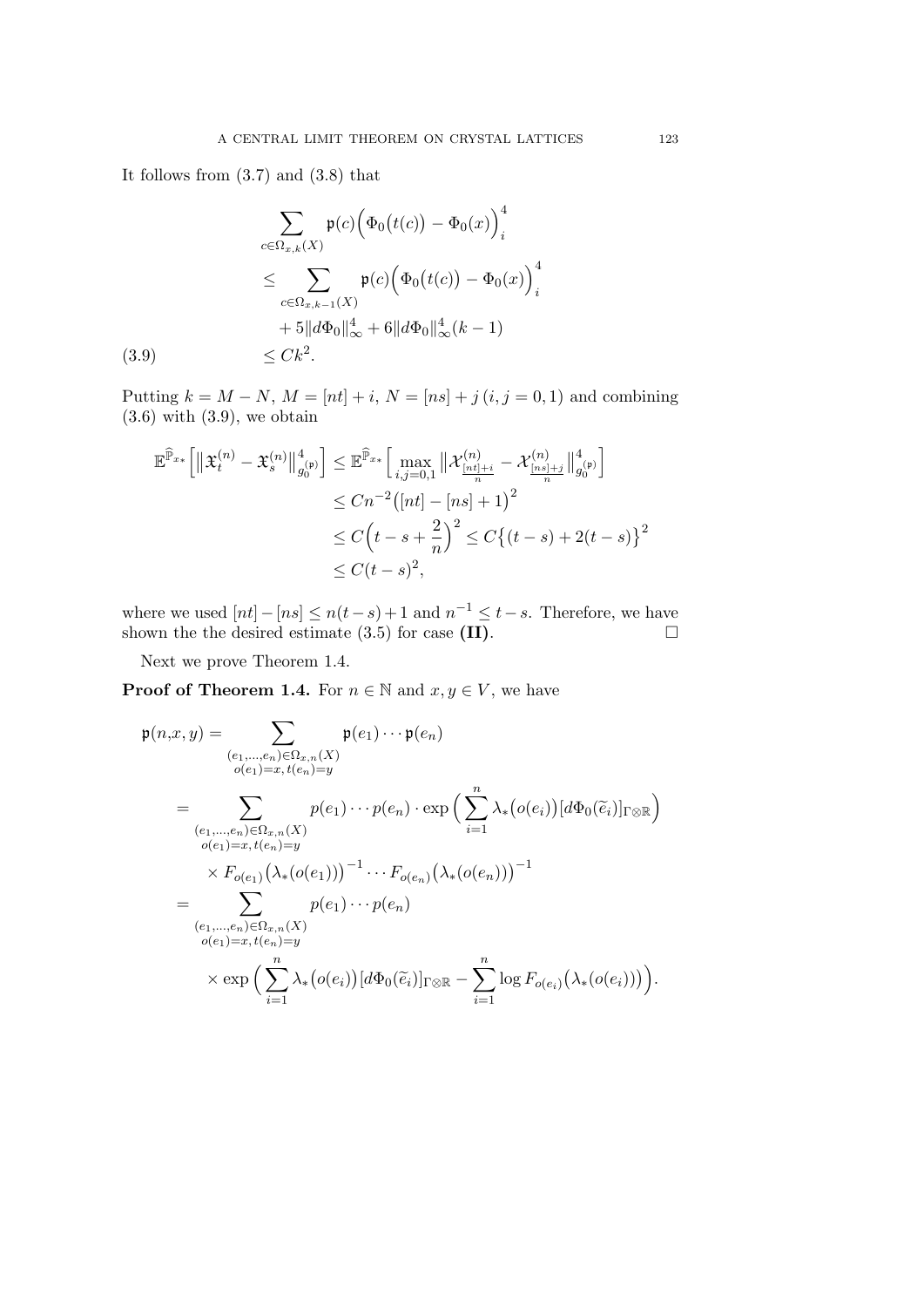Using the ergodic theorem for 1-chains (cf. [7]):

(3.10) 
$$
\frac{1}{n}\sum_{i=1}^{n}f(e_i) = \sum_{e\in E_0}\widetilde{m}(e)f(e) + O\left(\frac{1}{n}\right) \qquad (f:E_0 \longrightarrow \mathbb{R}),
$$

we obtain

$$
\frac{1}{n} \sum_{i=1}^{n} \left( \lambda_{*} (o(e_{i})) [d\Phi_{0}(\widetilde{e}_{i})]_{\Gamma \otimes \mathbb{R}} - \log F_{o(e_{i})} (\lambda_{*} (o(e_{i}))) \right)
$$
\n
$$
= \sum_{e \in E_{0}} \widetilde{m}(e) \left( \lambda_{*} (o(e)) [d\Phi_{0}(\widetilde{e})]_{\Gamma \otimes \mathbb{R}} - \log F_{o(e)} (\lambda_{*} (o(e))) \right) + O\left(\frac{1}{n}\right)
$$
\n
$$
= \sum_{x \in V_{0}} m(x) \left( \lambda_{*}(x) \Big[ \sum_{e \in (E_{0})_{x}} d\Phi_{0}(\widetilde{e}) \Big]_{\Gamma \otimes \mathbb{R}} - \log F_{x} (\lambda_{*}(x)) \right) + O\left(\frac{1}{n}\right)
$$
\n
$$
= \sum_{x \in V_{0}} m(x) \left( \lambda_{*}(x) \big[ \rho_{\mathbb{R}}(\gamma_{p}) \big]_{\Gamma \otimes \mathbb{R}} - \log F_{x} (\lambda_{*}(x)) \right) + O\left(\frac{1}{n}\right)
$$

for  $x, y \in V$ . Here we used the *p*-modified harmonicity of  $\Phi_0$  for the final line. Finally, we obtain

$$
\mathfrak{p}(n, x, y) = p(n, x, y) \exp \left( n \sum_{\mathbf{x} \in V_0} m(\mathbf{x}) \times \left( \lambda_*(\mathbf{x}) \left[ \rho_{\mathbb{R}}(\gamma_p) \right]_{\Gamma \otimes \mathbb{R}} - \log F_{\mathbf{x}}(\lambda_*(\mathbf{x})) \right) + O(1) \right)
$$

for  $x, y \in V$ . This completes the proof.  $\Box$ 

*Remark.* Let us consider a special case where the Γ-crystal lattice *X* is given by a covering graph of an  $\ell$ -bouquet graph  $(\ell \in \mathbb{N})$  consisting of one vertex  $x \in V_0$  and  $\ell$ -loops. Without using the ergodic theorem (3.10) in the proof of Theorem 1.4, we also obtain

$$
\mathfrak{p}(n, x, y) = \sum_{\substack{(e_1, \dots, e_n) \in \Omega_{x, n}(X) \\ o(e_1) = x, t(e_n) = y}} p(e_1) \cdots p(e_n)
$$
\n
$$
\times \exp\left(\sum_{i=1}^n \lambda_i(\boldsymbol{x}) [d\Phi_0(\widetilde{e}_i)]_{\Gamma \otimes \mathbb{R}}\right) \cdot F_{\boldsymbol{x}}(\lambda_*(\boldsymbol{x}))^{-n}
$$
\n(3.11) 
$$
= p(n, x, y) \exp\left(\lambda_*(\boldsymbol{x}) [\Phi_0(y) - \Phi_0(x)]_{\Gamma \otimes \mathbb{R}}\right) \cdot F_{\boldsymbol{x}}(\lambda_*(\boldsymbol{x}))^{-n}
$$

for every  $n \in \mathbb{N}, x, y \in V$ .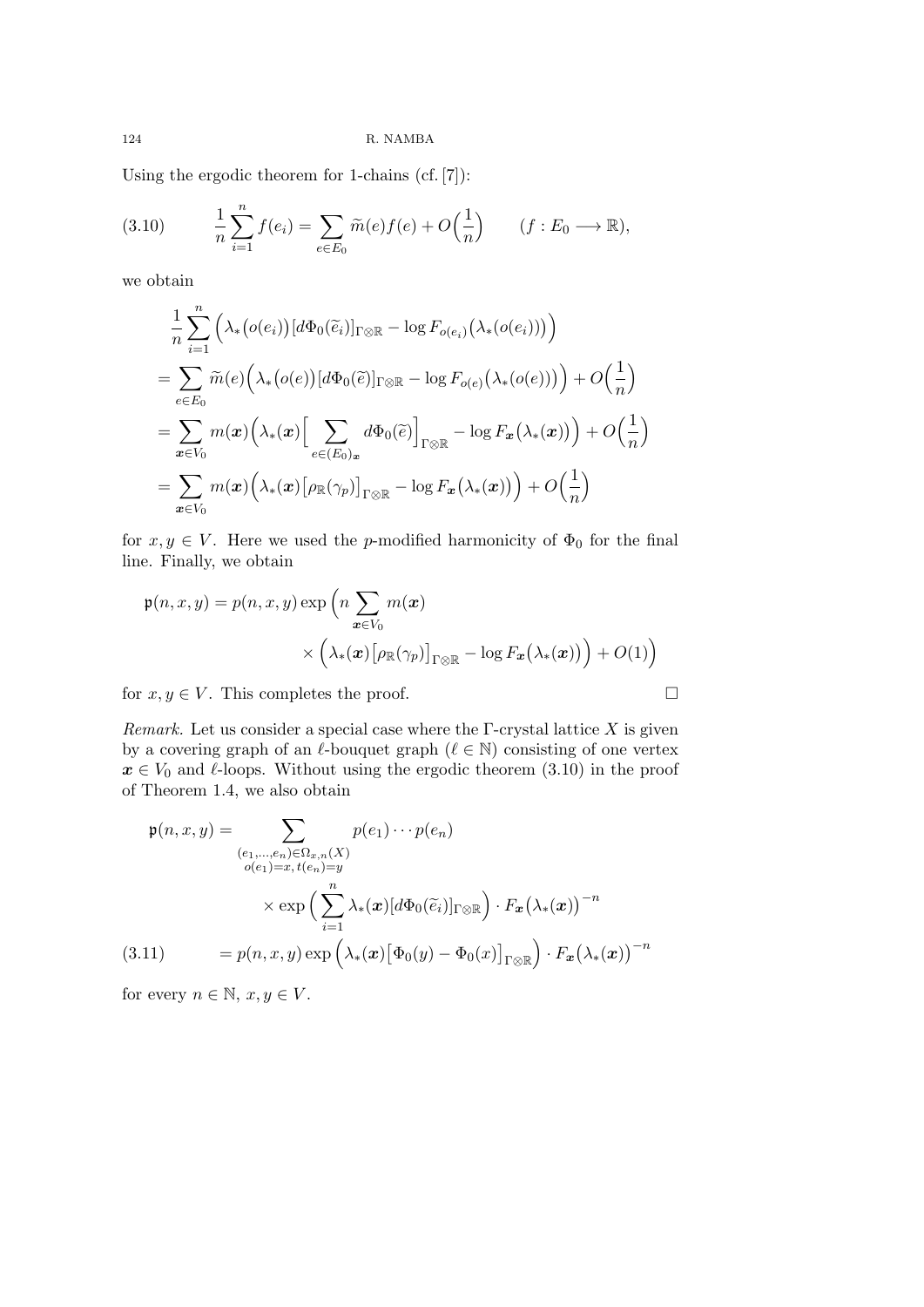3.3. **A relationship to a discrete analogue of Girsanov's theorem.** In this subsection, we discuss a relationship between our formula (3.11) and a discrete analogue of Girsanov's theorem due to Fujita [3].

Let  $X = (V, E)$  be a crystal lattice covered with a one-bouquet graph  $X_0 = (V_0, E_0); V_0 = \{x\}$  and  $E_0 = \{e, \overline{e}\}$ , by the group action  $\Gamma = \langle \sigma \rangle \cong \mathbb{Z}^1$ . We consider a random walk on  $X_0$  with the transition probability

$$
p(e) = p
$$
 and  $p(\overline{e}) = 1 - p$   $(0 < p < 1).$ 

We introduce a bijective linear map  $\rho_{\mathbb{R}} : H_1(X_0, \mathbb{R}) \longrightarrow \Gamma \otimes \mathbb{R} (\cong \mathbb{R}^1)$  by  $\rho_{\mathbb{R}}([e]) = \sigma$ . Then we have  $\gamma_p = (2p-1)[e]$  and  $\rho_{\mathbb{R}}(\gamma_p) = (2p-1)\sigma$ . Let  $\{u\} \subset \text{Hom}(\Gamma, \mathbb{R}) = (\text{H}^1(X_0, \mathbb{R}), \langle\!\langle \cdot, \cdot \rangle\!\rangle_p)$  be a dual basis of  $\{\sigma \otimes 1 = \sigma\} \subset$  $\Gamma \otimes \mathbb{R}$ . We easily see that  $\langle\langle u, u \rangle\rangle_p = 4p(1-p)$ . Hence the orthogonalization *{v} ⊂* Hom(Γ*,* R) of *{u}* is given by

$$
v = \frac{1}{\sqrt{4p(1-p)}}u.
$$

To the end, we identify  $\lambda v \in \text{Hom}(\Gamma, \mathbb{R})$  with  $\lambda \in \mathbb{R}$ . We denote by  $\{v\} \subset \mathbb{R}$  $\Gamma \otimes \mathbb{R}$  the dual basis of  $\{v\}$ . Then we observe that the realization  $\Phi_0 : X \longrightarrow$  $(\Gamma \otimes \mathbb{R}; \{v\})$  defined by

$$
d\Phi_0(\widetilde{e}):=\sigma=\frac{1}{\sqrt{4p(1-p)}}\mathbf{v}
$$

is the modified standard realization of *X*.

We now consider the function  $F = F_x(\lambda)$  defined by (1.4), that is,

$$
F_{\boldsymbol{x}}(\lambda) = p \exp\left(\frac{\lambda}{\sqrt{4p(1-p)}}\right) + (1-p) \exp\left(-\frac{\lambda}{\sqrt{4p(1-p)}}\right) \qquad (\lambda \in \mathbb{R}).
$$

Then we know that the minimizer  $\lambda_* = \lambda_*(\mathbf{x})$  and  $F_{\mathbf{x}}(\lambda_*)$  are given by

$$
\lambda_* = \sqrt{p(1-p)} \log \frac{p-1}{p}, \qquad F_x(\lambda_*) = \sqrt{4p(1-p)}.
$$

We fix  $x \in V$  satisfying  $\Phi_0(x) = \mathbf{0}$ . For  $y \in V$ , we write  $\Phi_0(y) = k(y)\mathbf{v}$ . Then the formula (3.11) implies

$$
\mathfrak{p}(n, x, y) = p(n, x, y) \cdot \left(\frac{p-1}{p}\right)^{-k(y)/2} \cdot \left(\sqrt{4p(1-p)}\right)^{-n} \qquad (n \in \mathbb{N}, y \in V).
$$

In [3, page 115], the above formula is called a *discrete analogue of Girsanov's theorem* for a non-symmetric random walk  $\{Z_n\}_{n=0}^{\infty}$  on  $\mathbb{Z}^1$  given by the sum of independent random variables  $\{\xi_i\}_{i=1}^{\infty}$  with  $\mathbb{P}(\xi_i = 1) = p$  and  $\mathbb{P}(\xi_i = 1)$ *−*1) = 1 − *p*(*i* = 1, 2, ...). Hence we may regard the formula (3.11) as a generalization of the above discrete Girsanov's theorem to the case of nonsymmetric random walks on the *ℓ*-bouquet graph.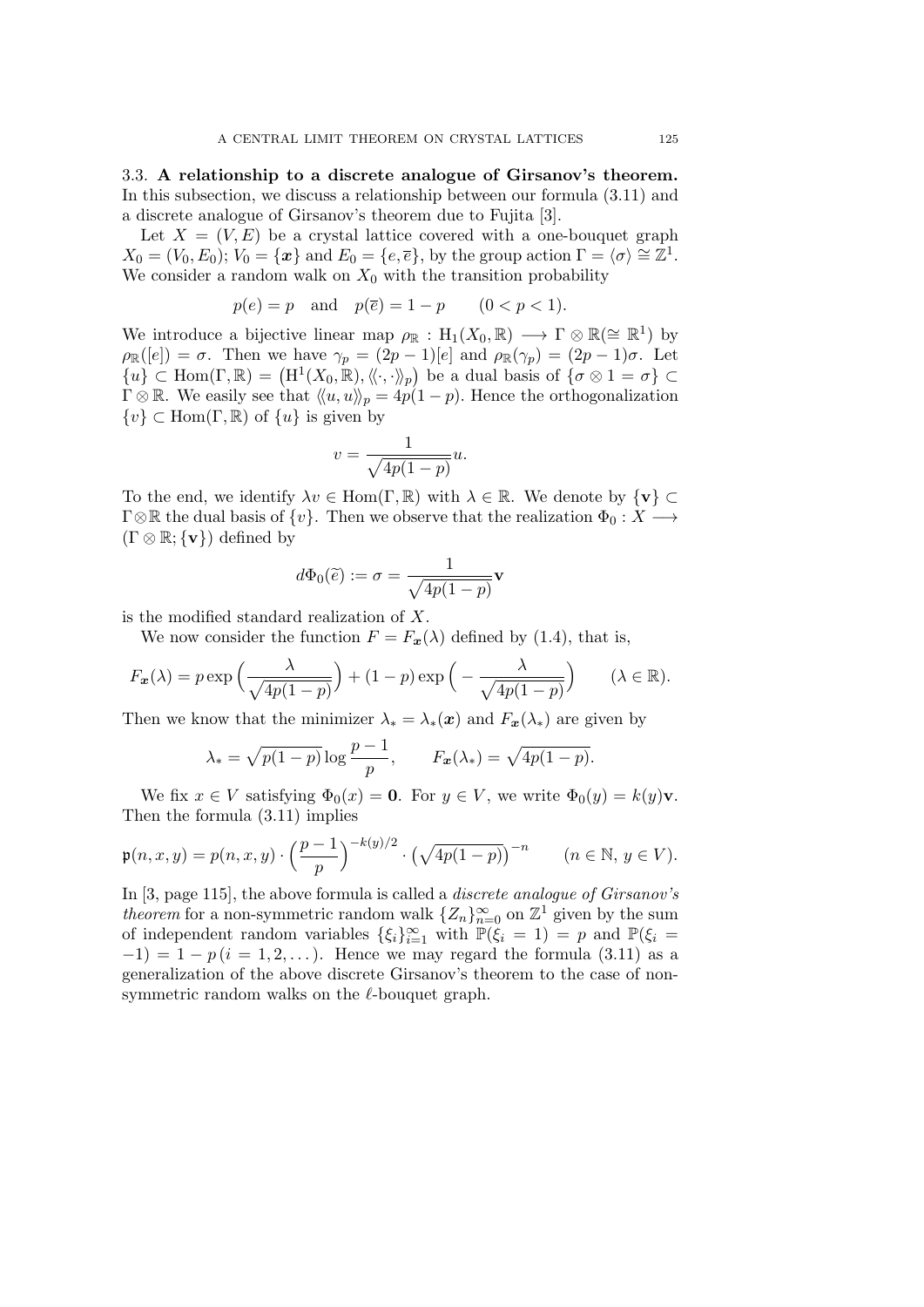## 4. Examples

In [4, Section 7], several examples of the modified standard realization of crystal lattices associated with the non-symmetric random walks are discussed. In this final section, we give two concrete examples of non-symmetric random walks on crystal lattices and calculate the changed transition probability p for each example.

4.1. **The hexagonal lattice.** In this subsection, we consider the *hexagonal lattice*, as a typical example of crystal lattices. Let  $X = (V, E)$  be a hexagonal lattice,  $V = \mathbb{Z}^2 = \{ \mathbf{x} = (x_1, x_2) | x_1, x_2 \in \mathbb{Z} \}$  and

$$
E = \{ (\mathbf{x}, \mathbf{y}) \in V^2 \, | \, \mathbf{x} - \mathbf{y} = \pm (1, 0), \, \mathbf{x} - \mathbf{y} = (0, (-1)^{x_1 + x_2}) \}.
$$

(See Figure 1). We introduce a non-symmetric random walk on *X* in the following way. If  $\mathbf{x} = (x_1, x_2) \in V$  is a vertex so that  $x_1 + x_2$  is even, set

$$
p(\mathbf{x}, \mathbf{x} + (1, 0)) = \frac{1}{2}, \quad p(\mathbf{x}, \mathbf{x} - (0, 1)) = \frac{1}{3}, \quad p(\mathbf{x}, \mathbf{x} - (1, 0)) = \frac{1}{6}.
$$

If  $x_1 + x_2$  is odd, set

$$
p(\mathbf{x}, \mathbf{x} - (1, 0)) = \frac{1}{6}, \quad p(\mathbf{x}, \mathbf{x} + (0, 1)) = \frac{1}{3}, \quad p(\mathbf{x}, \mathbf{x} + (1, 0)) = \frac{1}{2}.
$$

We see that *X* is invariant under the action  $\Gamma = \langle \sigma_1, \sigma_2 \rangle (\cong \mathbb{Z}^2)$  generated by

$$
\sigma_1(\mathbf{x}) = \mathbf{x} + (1, 1), \quad \sigma_2(\mathbf{x}) = \mathbf{x} + (-1, 1) \quad (\mathbf{x} \in V).
$$



Figure 1. Hexagonal lattice and its quotient.

The quotient graph  $X_0 = \Gamma \backslash X$  is a finite graph  $X_0 = (V_0, E_0)$  consisting of two vertices  $\{x_1, x_2\}$  with three multiple edges  $E_0 = (E_0)_{x_1} \cup (E_0)_{x_2}$ *{e*1*, e*2*, e*3*} ∪ {e*1*, e*2*, e*3*}*.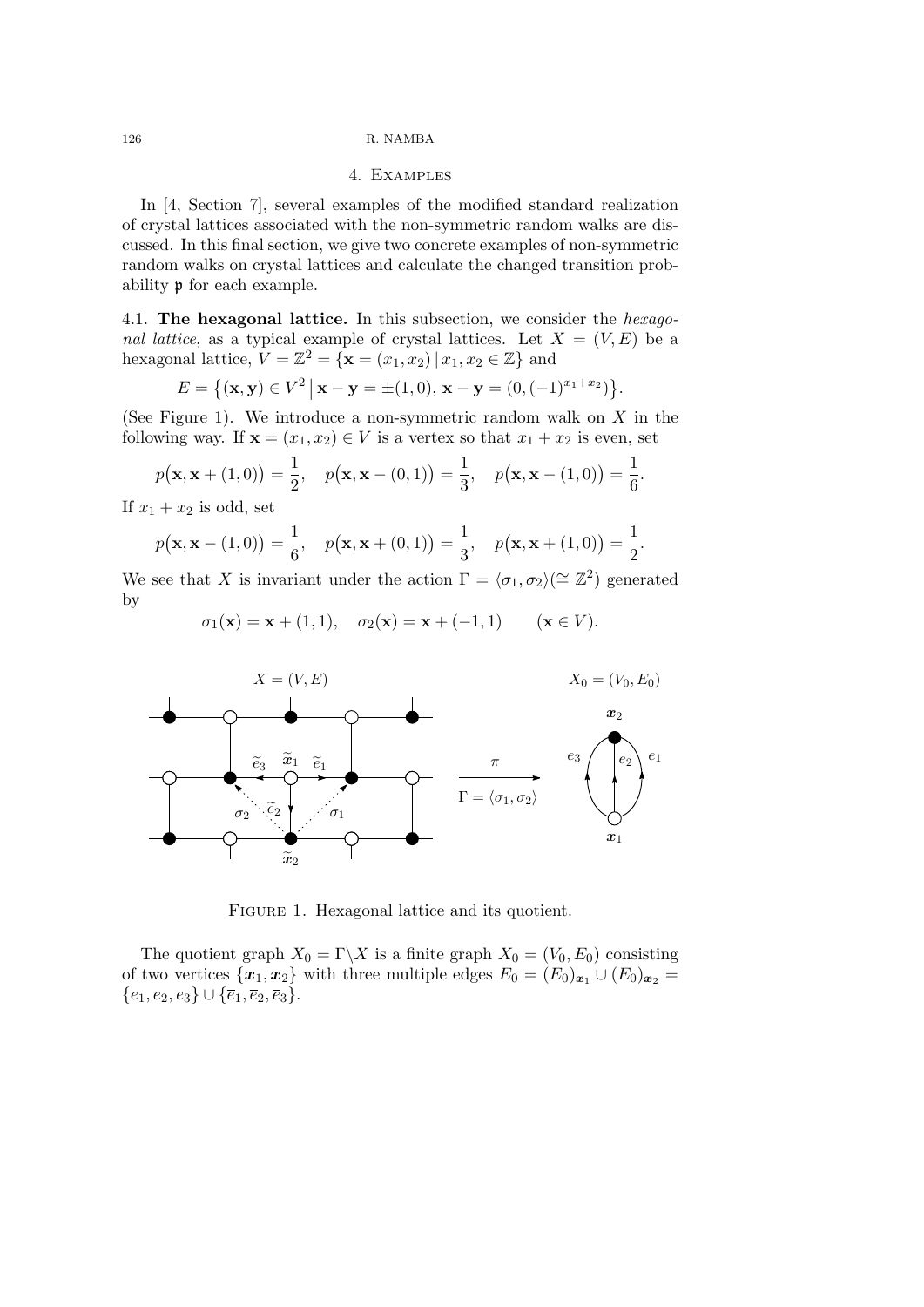We put  $[c_1] := [e_1 * \overline{e}_2]$  and  $[c_2] := [e_3 * \overline{e}_2]$ . Then, the first homology group  $H_1(X_0, \mathbb{R})$  is spanned by  $\{[c_1], [c_2]\}$ . Solving (1.2), we have  $m(\boldsymbol{x}_1)$  $m(x_2) = 1/2$ . We define the surjective linear map  $\rho_{\mathbb{R}} : H_1(X_0, \mathbb{R}) \longrightarrow \Gamma \otimes$  $\mathbb{R}(\cong \mathbb{R}^2)$  by  $\rho_{\mathbb{R}}([c_1]) := \sigma_1$ ,  $\rho_{\mathbb{R}}([c_2]) := \sigma_2$ . Thus, the homological direction *γ*<sub>*p*</sub> and the asymptotic direction  $ρ_{\mathbb{R}}(γ_p)$  are given by

$$
\gamma_p = \frac{1}{6} [c_1] - \frac{1}{6} [c_2], \quad \rho_{\mathbb{R}}(\gamma_p) = \frac{1}{6} \sigma_1 - \frac{1}{6} \sigma_2 (\neq \mathbf{0}),
$$

respectively. We will determine the modified standard realization  $\Phi_0$ :  $X \longrightarrow (\Gamma \otimes \mathbb{R}, g_0)$ . We set  $\widetilde{x}_1 = (0,0), \widetilde{x}_2 = (0,1)$  in *V*. Without loss of generality, we may put  $\Phi_0(\tilde{x}_1) = \mathbf{0} \in \Gamma \otimes \mathbb{R}$ . By (1.3), we have

$$
\Phi_0(\widetilde{\boldsymbol{x}}_1)=\boldsymbol{0},\quad \Phi_0(\widetilde{\boldsymbol{x}}_2)=-\frac{1}{3}\sigma_1-\frac{1}{3}\sigma_2.
$$

Now let  $\{v_1, v_2\}$  be an orthonormal basis in  $\text{Hom}(\Gamma, \mathbb{R})\big(\subset (\mathcal{H}^1(X_0), \langle\!\langle \cdot, \cdot \rangle\!\rangle_p)\big)$ and  ${\bf v}_1, {\bf v}_2$  its dual basis in ( $\Gamma \otimes \mathbb{R}, g_0$ ). Then, we have

$$
\sigma_1 = \frac{6\sqrt{7}}{7}\mathbf{v}_1 - \frac{9\sqrt{70}}{70}\mathbf{v}_2, \quad \sigma_2 = \frac{3\sqrt{70}}{10}\mathbf{v}_2
$$

with the Albanese metric

$$
\langle \sigma_1, \sigma_1 \rangle_{g_0} = \frac{63}{10}, \quad \langle \sigma_1, \sigma_2 \rangle_{g_0} = \frac{27}{10}, \quad \langle \sigma_2, \sigma_2 \rangle_{g_0} = \frac{63}{10},
$$

by following the computations in [4, Subsection 7.3]. Hence, we find that the modified standard realization  $\Phi_0: X \longrightarrow (\Gamma \otimes \mathbb{R}, g_0)$  is given by  $\Phi_0(\widetilde{x}_1) = \mathbf{0}$ and *√ √*

$$
\Phi_0(\widetilde{\mathbf{x}}_2) = -\frac{2\sqrt{7}}{7}\mathbf{v}_1 - \frac{\sqrt{70}}{7}\mathbf{v}_2.
$$

Now we are in a position to consider the function  $F$  introduced in  $(1.4)$ . We identify  $\lambda \in \text{Hom}(\Gamma, \mathbb{R})$  with  $(\lambda_1, \lambda_2) \in \mathbb{R}^2$ . Then, we have

$$
F_{\boldsymbol{x}_1}(\lambda)
$$
  
=  $\frac{1}{2} \exp\left(\frac{4\sqrt{7}}{7}\lambda_1 - \frac{19\sqrt{70}}{70}\lambda_2\right)$   
+  $\frac{1}{3} \exp\left(-\frac{2\sqrt{7}}{7}\lambda_1 - \frac{\sqrt{70}}{7}\lambda_2\right) + \frac{1}{6} \exp\left(-\frac{2\sqrt{7}}{7}\lambda_1 + \frac{11\sqrt{70}}{70}\lambda_2\right),$   
=  $\frac{1}{6} \exp\left(-\frac{4\sqrt{7}}{7}\lambda_1 + \frac{19\sqrt{70}}{70}\lambda_2\right)$   
+  $\frac{1}{3} \exp\left(\frac{2\sqrt{7}}{7}\lambda_1 + \frac{\sqrt{70}}{7}\lambda_2\right) + \frac{1}{2} \exp\left(\frac{2\sqrt{7}}{7}\lambda_1 - \frac{11\sqrt{70}}{70}\lambda_2\right).$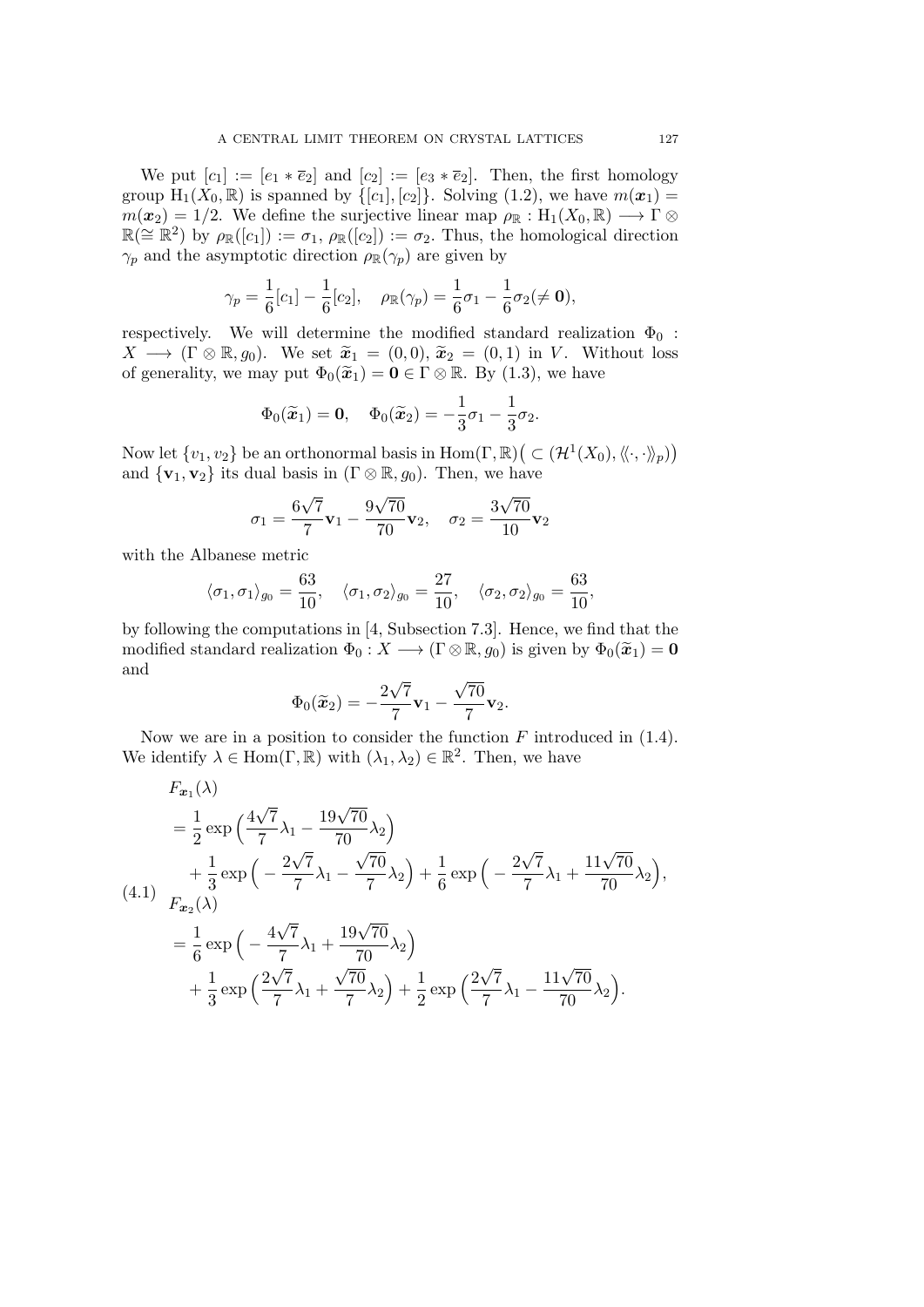Differentiating both sides of (4.1) with respect to  $\lambda_1$  and  $\lambda_2$ , we have

$$
\partial_1 F_{\mathbf{x}_1}(\lambda) = \frac{2\sqrt{7}}{7} \exp\left(\frac{4\sqrt{7}}{7}\lambda_1 - \frac{19\sqrt{70}}{70}\lambda_2\right) \n- \frac{2\sqrt{7}}{21} \exp\left(-\frac{2\sqrt{7}}{7}\lambda_1 - \frac{\sqrt{70}}{7}\lambda_2\right) \n- \frac{\sqrt{7}}{21} \exp\left(-\frac{2\sqrt{7}}{7}\lambda_1 + \frac{11\sqrt{70}}{70}\lambda_2\right), \n\partial_2 F_{\mathbf{x}_1}(\lambda) = -\frac{19\sqrt{70}}{140} \exp\left(\frac{4\sqrt{7}}{7}\lambda_1 - \frac{19\sqrt{70}}{70}\lambda_2\right) \n- \frac{\sqrt{70}}{21} \exp\left(-\frac{2\sqrt{7}}{7}\lambda_1 - \frac{\sqrt{70}}{7}\lambda_2\right) \n+ \frac{11\sqrt{70}}{420} \exp\left(-\frac{2\sqrt{7}}{7}\lambda_1 + \frac{11\sqrt{70}}{70}\lambda_2\right), \n\partial_1 F_{\mathbf{x}_2}(\lambda) = -\frac{2\sqrt{7}}{21} \exp\left(-\frac{4\sqrt{7}}{7}\lambda_1 + \frac{19\sqrt{70}}{70}\lambda_2\right) \n+ \frac{2\sqrt{7}}{21} \exp\left(\frac{2\sqrt{7}}{7}\lambda_1 + \frac{\sqrt{70}}{7}\lambda_2\right) \n+ \frac{\sqrt{7}}{7} \exp\left(\frac{2\sqrt{7}}{7}\lambda_1 - \frac{11\sqrt{70}}{70}\lambda_2\right), \n\partial_2 F_{\mathbf{x}_2}(\lambda) = \frac{19\sqrt{70}}{420} \exp\left(-\frac{4\sqrt{7}}{7}\lambda_1 + \frac{19\sqrt{70}}{70}\lambda_2\right) \n+ \frac{\sqrt{70}}{21} \exp\left(\frac{2\sqrt{7}}{7}\lambda_1 + \frac{\sqrt{70}}{7}\lambda_2\right) \n- \frac{11\sqrt{70}}{140} \exp\left(\frac{2\sqrt{7}}{7}\lambda_1 - \frac{11\sqrt{70}}{70}\lambda_
$$

To find the minimizers of functions  $F_{\boldsymbol{x}_1}(\cdot)$  and  $F_{\boldsymbol{x}_2}(\cdot)$ , it is sufficient to solve the following two algebraic equations:

$$
\begin{cases}\n\partial_1 F_{\mathbf{x}_1}(\lambda_1, \lambda_2) = 0 \\
\partial_2 F_{\mathbf{x}_1}(\lambda_1, \lambda_2) = 0\n\end{cases}, \quad \begin{cases}\n\partial_1 F_{\mathbf{x}_2}(\lambda_1, \lambda_2) = 0 \\
\partial_2 F_{\mathbf{x}_2}(\lambda_1, \lambda_2) = 0\n\end{cases}.
$$

Solving these equations, the minimizers  $\lambda_*(\bm{x}_1)$ ,  $\lambda_*(\bm{x}_2)$  of  $F_{\bm{x}_1}(\cdot)$ ,  $F_{\bm{x}_2}(\cdot)$  are given by

(4.2) 
$$
\lambda_*(x_1) = \left(\frac{\sqrt{7}}{14}\log 26 + \frac{\sqrt{7}}{6}\log \frac{14}{3}, \frac{\sqrt{70}}{21}\log 26\right),
$$

$$
\lambda_*(x_2) = \left(\frac{\sqrt{7}}{14}\log \frac{3}{26} - \frac{\sqrt{7}}{6}\log 14, \frac{\sqrt{70}}{21}\log \frac{3}{26}\right),
$$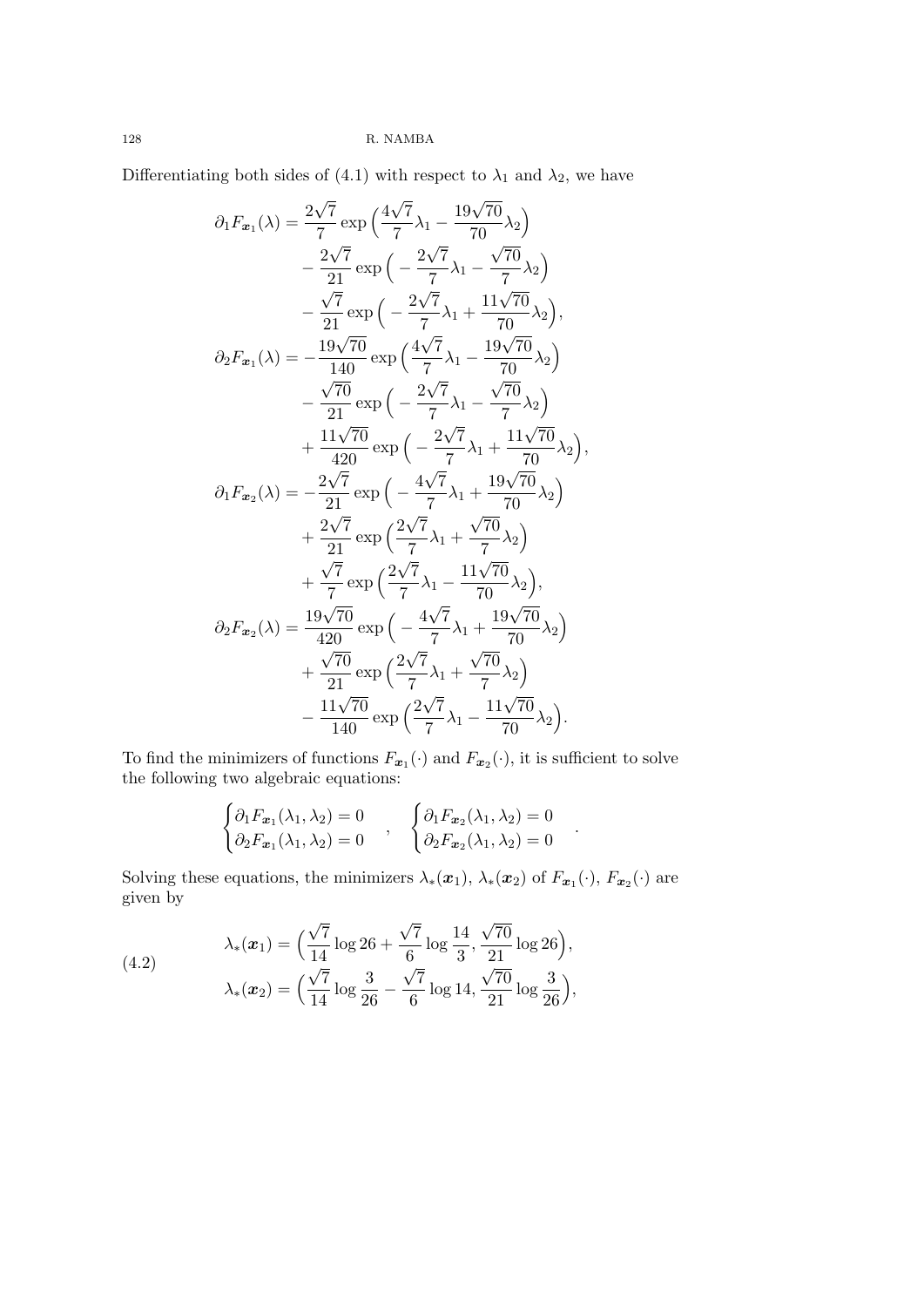respectively. Then, it follows from  $(4.1)$  and  $(4.2)$  that

$$
F_{\boldsymbol{x}_1}(\lambda_*(\boldsymbol{x}_1)) = 7 \cdot 26^{-13/21} \cdot \left(\frac{14}{3}\right)^{-1/3},
$$
  

$$
F_{\boldsymbol{x}_2}(\lambda_*(\boldsymbol{x}_2)) = \frac{21}{26} \cdot 14^{-1/3} \cdot \left(\frac{3}{26}\right)^{-8/21}.
$$

Finally, we determine the changed transition probability p by

$$
\begin{aligned}\n\mathfrak{p}(e_1) &= \frac{1}{3}, & \mathfrak{p}(e_2) &= \frac{1}{21}, & \mathfrak{p}(e_3) &= \frac{13}{21}, \\
\mathfrak{p}(\overline{e}_1) &= \frac{1}{3}, & \mathfrak{p}(\overline{e}_2) &= \frac{1}{21}, & \mathfrak{p}(\overline{e}_3) &= \frac{13}{21}.\n\end{aligned}
$$

Then, the invariant measure  $\mathfrak{m} : {\mathbf{x}_1, \mathbf{x}_2} \rightarrow (0,1]$  is also given by  $\mathfrak{m}(\mathbf{x}_1) =$  $m(x_2) = 1/2$ . Hence we know that the random walk associated with the changed transition probability p is m-symmetric, that is,

$$
\mathfrak{p}(e)\mathfrak{m}\big(o(e)\big) = \mathfrak{p}(\overline{e})\mathfrak{m}\big(t(e)\big) \qquad (e \in E_0).
$$

It automatically implies  $\gamma_{\mathfrak{p}} = 0$  and also  $\rho_{\mathbb{R}}(\gamma_{\mathfrak{p}}) = 0$ .

4.2. **The dice lattice.** In this subsection, we discuss a non-symmetric random walk on an infinite graph called the *dice lattice* or the *dice graph*. The dice graph  $X = (V, E)$  is one of abelian covering graphs which has a free action by the lattice group  $\Gamma \cong \mathbb{Z}^2$  generated by  $\sigma_1, \sigma_2$ , and the corresponding quotient graph  $X_0 = (V_0, E_0) := \Gamma \backslash X$  is a finite graph consisting of three vertices  $V_0 = \{x, y, z\}$ . (See Figure 2 or the description in [9].) In view of the shape of the quotient graph  $X_0$ , we may regard the dice lattice X as something like a "*hybrid* " of a triangular lattice and a hexagonal lattice.

From now on, we consider a non-symmetric random walk on *X* by giving the transition probability on the quotient  $X_0$  in the following way. We set

$$
p(e_1) = \frac{1}{4}, \quad p(e_2) = \frac{1}{6}, \quad p(e_3) = \frac{1}{12}, \quad p(e_4) = \frac{1}{4}, \quad p(e_5) = \frac{1}{6}, \quad p(e_6) = \frac{1}{12}
$$
  

$$
p(\overline{e}_1) = \frac{1}{6}, \quad p(\overline{e}_2) = \frac{1}{3}, \quad p(\overline{e}_3) = \frac{1}{2}, \quad p(\overline{e}_4) = \frac{1}{6}, \quad p(\overline{e}_5) = \frac{1}{3}, \quad p(\overline{e}_6) = \frac{1}{2}.
$$

Solving (1.2), we have  $m(x) = 1/2$ ,  $m(y) = m(z) = 1/4$ .

Next we define four 1-cycles  $[c_1]$ *,*  $[c_2]$ *,*  $[c_3]$ *,*  $[c_4]$  on  $X_0$  by

$$
[c_1] := [e_1 * \overline{e}_2], \quad [c_2] := [e_3 * \overline{e}_2], \quad [c_3] := [e_4 * \overline{e}_5], \quad [c_4] := [e_6 * \overline{e}_5].
$$

Then  $\{[c_1], [c_2], [c_3], [c_4]\}$  spans the first homology group  $H_1(X_0, \mathbb{R})$ . We define the linear map  $\rho_{\mathbb{R}}$  from  $H_1(X_0, \mathbb{R})$  onto  $\Gamma \otimes \mathbb{R} \cong \mathbb{R}^2$  by

$$
\rho_{\mathbb{R}}([c_1]) = \sigma_1 - \sigma_2, \quad \rho_{\mathbb{R}}([c_2]) = -\sigma_2, \quad \rho_{\mathbb{R}}([c_3]) = \sigma_2, \quad \rho_{\mathbb{R}}([c_4]) = \sigma_2 - \sigma_1.
$$

*,*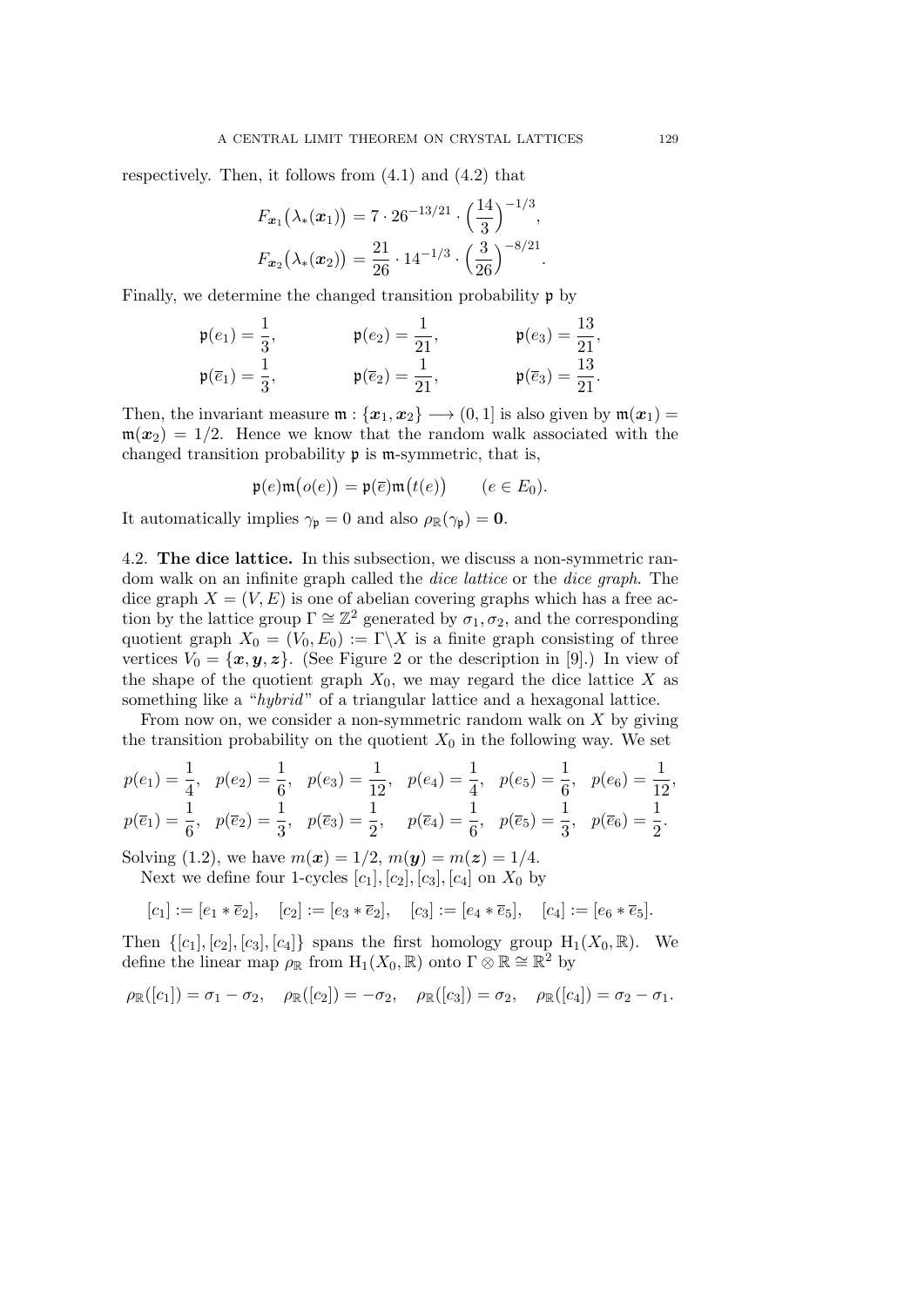Then, the homological direction  $\gamma_p$  and the asymptotic direction  $\rho_{\mathbb{R}}(\gamma_p)$  of the random walk on  $X_0$  are calculated as

$$
\gamma_p = \frac{1}{12} ([c_1] - [c_2] + [c_3] - [c_4]),
$$
  
\n
$$
\rho_{\mathbb{R}}(\gamma_p) = \frac{1}{12} \{ (\sigma_1 - \sigma_2) - (-\sigma_2) + \sigma_2 - (\sigma_2 - \sigma_1) \} = \frac{1}{6} \sigma_1 (\neq \mathbf{0}),
$$

respectively.



FIGURE 2. Dice lattice and its quotient.

Now we determine the modified standard realization  $\Phi_0: X \longrightarrow \Gamma \otimes \mathbb{R}$ . Here we may put  $\Phi_0(o(\tilde{e}_i)) = \mathbf{0}$  ( $i = 1, 2, 3, 4, 5, 6$ ), without loss of generality. Noting  $(1.3)$  and the group action Γ, we have

(4.3) 
$$
\Phi_0(t(\tilde{e}_1)) = \frac{2}{3}\sigma_1 - \frac{1}{3}\sigma_2, \n\Phi_0(t(\tilde{e}_3)) = -\frac{1}{3}\sigma_1 - \frac{1}{3}\sigma_2, \n\Phi_0(t(\tilde{e}_4)) = \frac{1}{3}\sigma_1 + \frac{1}{3}\sigma_2, \n\Phi_0(t(\tilde{e}_5)) = \frac{1}{3}\sigma_1 - \frac{2}{3}\sigma_2, \n\Phi_0(t(\tilde{e}_6)) = -\frac{2}{3}\sigma_1 + \frac{1}{3}\sigma_2.
$$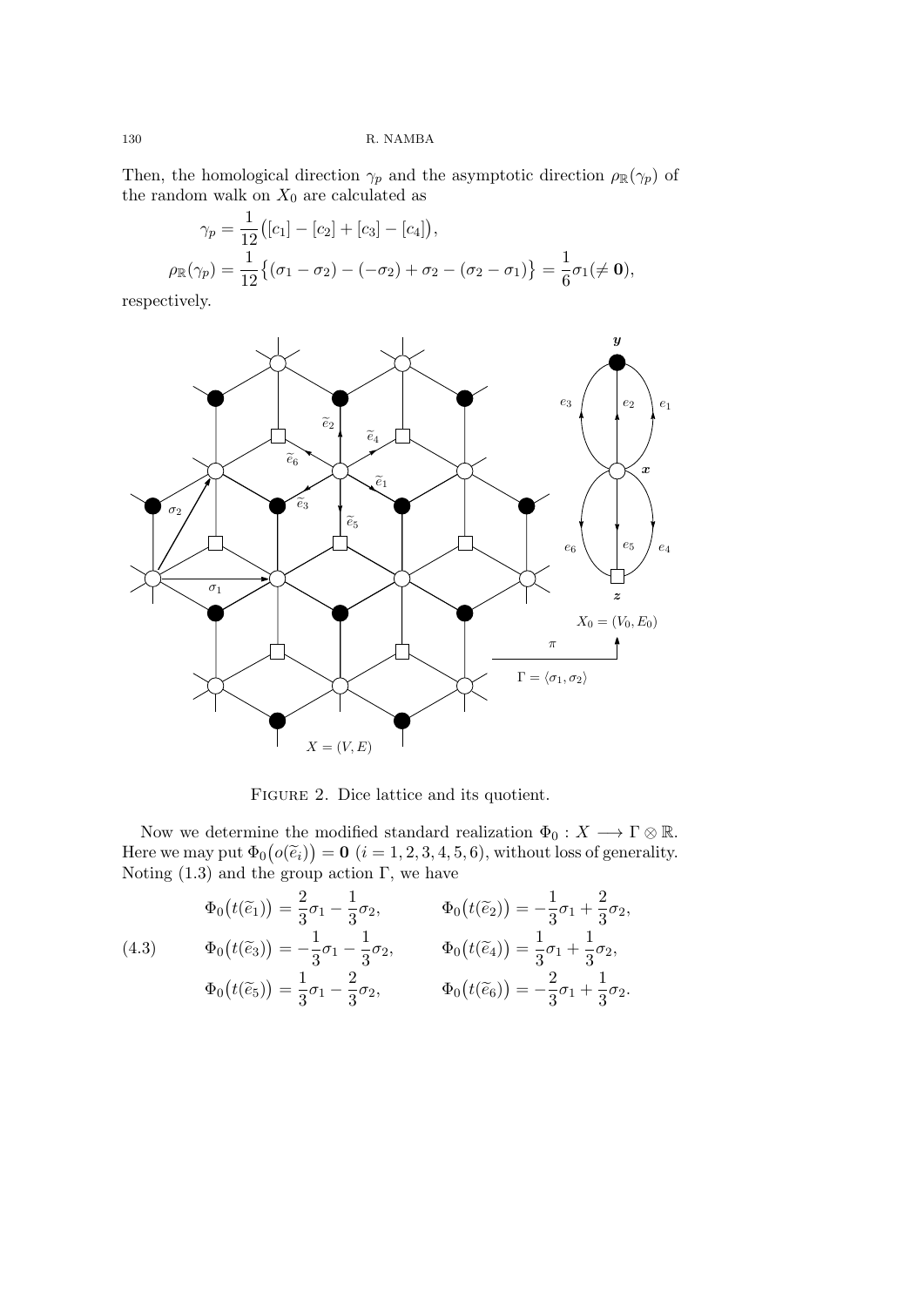Let  $\{\omega_1, \omega_2, \omega_3, \omega_4\} \subset H^1(X_0, \mathbb{R})$  be the dual basis of  $\{[c_1], [c_2], [c_3], [c_4]\},$ that is,  $\omega_i([c_j]) = \delta_{ij} (1 \leq i, j \leq 4)$ . Recalling that each  $\omega_i$  is a modified harmonic 1-form, we have

$$
\omega_1(e_1) = \frac{3}{4}, \quad \omega_1(e_2) = \omega_1(e_3) = -\frac{1}{4}, \quad \omega_1(e_4) = \omega_1(e_5) = \omega_1(e_6) = -\frac{1}{12},
$$
  

$$
\omega_2(e_1) = \omega_2(e_2) = -\frac{5}{12}, \quad \omega_2(e_3) = \frac{7}{12}, \quad \omega_2(e_4) = \omega_2(e_5) = \omega_2(e_6) = \frac{1}{12},
$$
  

$$
\omega_3(e_1) = \omega_3(e_2) = \omega_3(e_3) = -\frac{1}{12}, \quad \omega_3(e_4) = \frac{3}{4}, \quad \omega_3(e_5) = \omega_3(e_6) = -\frac{1}{4},
$$
  

$$
\omega_4(e_1) = \omega_4(e_2) = \omega_4(e_3) = \frac{1}{12}, \quad \omega_4(e_4) = \omega_4(e_5) = -\frac{5}{12}, \quad \omega_4(e_6) = \frac{7}{12}.
$$
Then, the direct computation gives us

Then, the direct computation gives us

$$
\langle \langle \omega_1, \omega_1 \rangle \rangle = \frac{1}{9}, \qquad \langle \langle \omega_1, \omega_2 \rangle \rangle = -\frac{1}{18},
$$
  

$$
\langle \langle \omega_1, \omega_3 \rangle \rangle = -\frac{1}{72}, \qquad \langle \langle \omega_1, \omega_4 \rangle \rangle = \frac{1}{72},
$$
  

$$
\langle \langle \omega_2, \omega_2 \rangle \rangle = \frac{1}{9}, \qquad \langle \langle \omega_2, \omega_3 \rangle \rangle = \frac{1}{72},
$$
  

$$
\langle \langle \omega_2, \omega_4 \rangle \rangle = -\frac{1}{72}, \qquad \langle \langle \omega_3, \omega_3 \rangle \rangle = \frac{1}{9},
$$
  

$$
\langle \langle \omega_3, \omega_4 \rangle \rangle = -\frac{1}{18}, \qquad \langle \langle \omega_4, \omega_4 \rangle \rangle = \frac{1}{9}.
$$

We introduce the basis  $\{u_1, u_2\}$  in Hom( $\Gamma, \mathbb{R}$ ) by the dual of  $\{\sigma_1 \otimes 1, \sigma_2 \otimes 1\} \subset$ Γ *⊗* R. Since the dice graph *X* is a non-maximal abelian covering graph of *X*<sub>0</sub> with  $\Gamma \cong \langle \sigma_1, \sigma_2 \rangle$ , we need to find a Z-basis of the lattice

$$
L = \{ \omega \in \mathrm{H}^1(X_0, \mathbb{R}) \mid \omega([c]) = 0 \text{ for every cycle } \tilde{c} \text{ on } X \}.
$$

It is easy to find that

$$
u_1 = {}^t \rho_{\mathbb{R}}(u_1) = \omega_1 - \omega_4
$$
,  $u_2 = {}^t \rho_{\mathbb{R}}(u_2) = -\omega_1 - \omega_2 + \omega_3 + \omega_4$ 

form a Z-basis of the lattice *L*. Carrying out the direct computation again, we have

(4.4) 
$$
\langle \langle u_1, u_1 \rangle \rangle = \frac{7}{36}, \quad \langle \langle u_1, u_2 \rangle \rangle = -\frac{1}{9}, \quad \langle \langle u_2, u_2 \rangle \rangle = \frac{2}{9}.
$$

Let  $\{v_1, v_2\}$  be the Gram–Schmidt orthogonalization of the basis  $\{u_1, u_2\} \subset$ Hom( $\Gamma$ , R). By (4.4), we have

$$
v_1 = \frac{6\sqrt{7}}{7}u_1, \quad v_2 = \frac{6\sqrt{70}}{35}u_1 + \frac{3\sqrt{70}}{10}u_2.
$$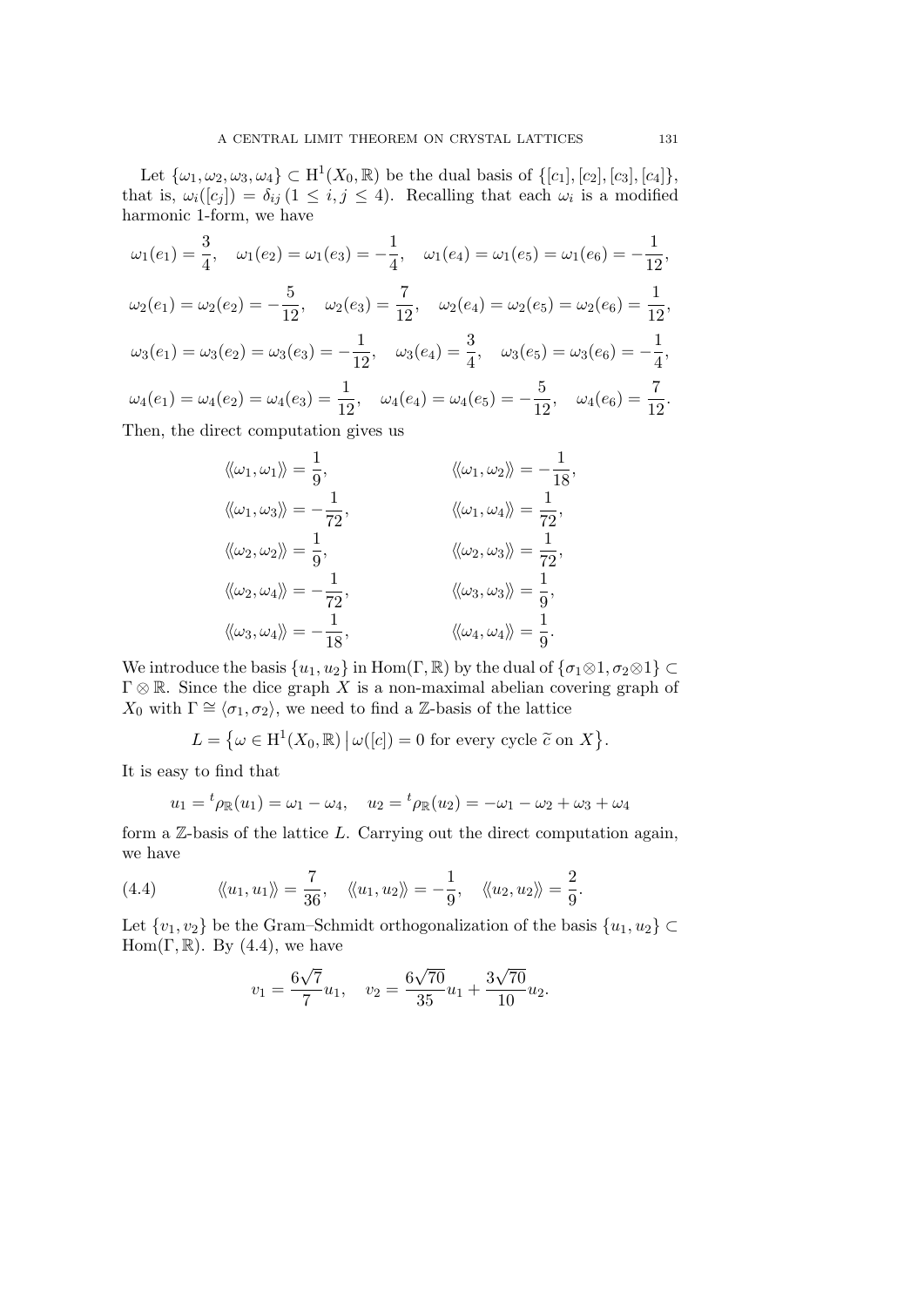We denote by  ${\bf v}_1, {\bf v}_2$  the dual basis of  ${v_1, v_2}$  in  $\Gamma \otimes \mathbb{R}$ . Then we obtain

(4.5) 
$$
\sigma_1 = \frac{6\sqrt{7}}{7}\mathbf{v}_1, \quad \sigma_2 = \frac{6\sqrt{70}}{35}\mathbf{v}_1 + \frac{3\sqrt{70}}{10}\mathbf{v}_2
$$

Combining (4.5) with (4.3), we finally determine the modified standard realization  $\Phi_0: X \longrightarrow (\Gamma \otimes \mathbb{R}, g_0) \cong (\mathbb{R}^2; {\{\mathbf{v}_1, \mathbf{v}_2\}})$  of *X* by

$$
\Phi_0(t(\tilde{e}_1)) = \frac{20\sqrt{7} - 2\sqrt{70}}{35} \mathbf{v}_1 - \frac{\sqrt{70}}{10} \mathbf{v}_2,
$$
  
\n
$$
\Phi_0(t(\tilde{e}_2)) = \frac{-10\sqrt{7} + 4\sqrt{70}}{35} \mathbf{v}_1 + \frac{\sqrt{70}}{5} \mathbf{v}_2,
$$
  
\n
$$
\Phi_0(t(\tilde{e}_3)) = \frac{-10\sqrt{7} - 2\sqrt{70}}{35} \mathbf{v}_1 - \frac{\sqrt{70}}{10} \mathbf{v}_2,
$$
  
\n
$$
\Phi_0(t(\tilde{e}_4)) = \frac{10\sqrt{7} + 2\sqrt{70}}{35} \mathbf{v}_1 + \frac{\sqrt{70}}{10} \mathbf{v}_2,
$$
  
\n
$$
\Phi_0(t(\tilde{e}_5)) = \frac{10\sqrt{7} - 4\sqrt{70}}{35} \mathbf{v}_1 - \frac{\sqrt{70}}{5} \mathbf{v}_2,
$$
  
\n
$$
\Phi_0(t(\tilde{e}_6)) = \frac{-20\sqrt{7} + 2\sqrt{70}}{35} \mathbf{v}_1 + \frac{\sqrt{70}}{10} \mathbf{v}_2.
$$

(See Figure 3 below.)

Now we are in a position to consider the function  $F: V_0 \times Hom(\Gamma, \mathbb{R}) \longrightarrow$  $(0, \infty)$  defined by (1.4). In what follows, we identify  $\lambda = \lambda_1 v_1 + \lambda_2 v_2 \in$ Hom(Γ, ℝ) with  $(\lambda_1, \lambda_2) \in \mathbb{R}^2$ . In addition, it follows from  $\Phi_0(o(\tilde{e}_i))$  =  **(***i* **= 1, 2, 3, 4, 5, 6) that** 

$$
d\Phi_0(\tilde{e}_1) = \frac{20\sqrt{7} - 2\sqrt{70}}{35} \mathbf{v}_1 - \frac{\sqrt{70}}{10} \mathbf{v}_2,
$$
  
\n
$$
d\Phi_0(\tilde{e}_2) = \frac{-10\sqrt{7} + 4\sqrt{70}}{35} \mathbf{v}_1 + \frac{\sqrt{70}}{5} \mathbf{v}_2,
$$
  
\n
$$
d\Phi_0(\tilde{e}_3) = \frac{-10\sqrt{7} - 2\sqrt{70}}{35} \mathbf{v}_1 - \frac{\sqrt{70}}{10} \mathbf{v}_2,
$$
  
\n
$$
(4.6) \qquad d\Phi_0(\tilde{e}_4) = \frac{10\sqrt{7} + 2\sqrt{70}}{35} \mathbf{v}_1 + \frac{\sqrt{70}}{10} \mathbf{v}_2,
$$
  
\n
$$
d\Phi_0(\tilde{e}_5) = \frac{10\sqrt{7} - 4\sqrt{70}}{35} \mathbf{v}_1 - \frac{\sqrt{70}}{5} \mathbf{v}_2,
$$
  
\n
$$
d\Phi_0(\tilde{e}_6) = \frac{-20\sqrt{7} + 2\sqrt{70}}{35} \mathbf{v}_1 + \frac{\sqrt{70}}{10} \mathbf{v}_2
$$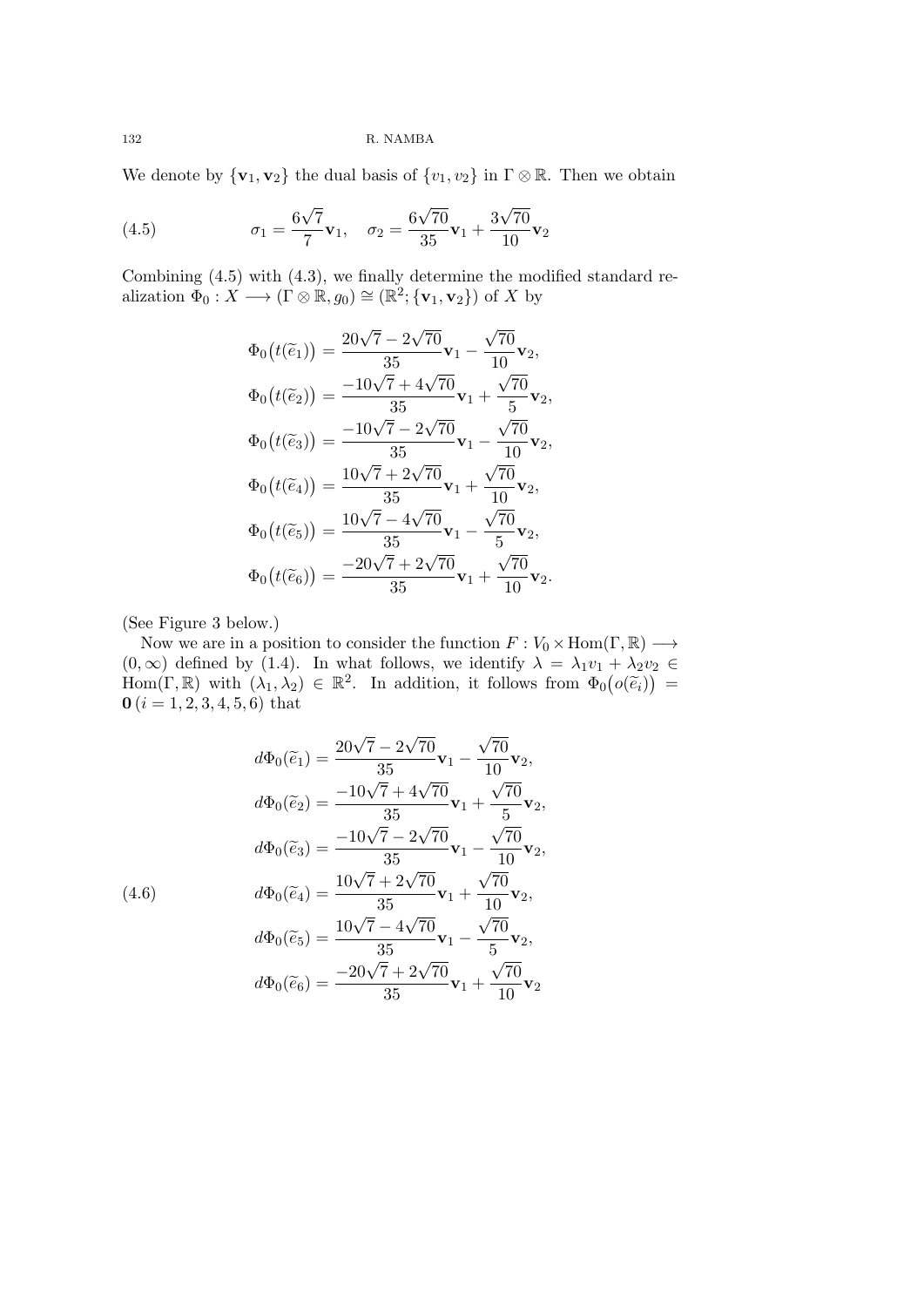Then, by (4.6), we have

$$
F_{x}(\lambda_{1},\lambda_{2}) = \frac{1}{4} \exp\left(\frac{20\sqrt{7}-2\sqrt{70}}{35}\lambda_{1}-\frac{\sqrt{70}}{10}\lambda_{2}\right) + \frac{1}{6} \exp\left(\frac{-10\sqrt{7}+4\sqrt{70}}{35}\lambda_{1}+\frac{\sqrt{70}}{5}\lambda_{2}\right) + \frac{1}{12} \exp\left(\frac{-10\sqrt{7}-2\sqrt{70}}{35}\lambda_{1}-\frac{\sqrt{70}}{10}\lambda_{2}\right) + \frac{1}{4} \exp\left(\frac{10\sqrt{7}+2\sqrt{70}}{35}\lambda_{1}+\frac{\sqrt{70}}{10}\lambda_{2}\right) + \frac{1}{6} \exp\left(\frac{10\sqrt{7}-4\sqrt{70}}{35}\lambda_{1}-\frac{\sqrt{70}}{5}\lambda_{2}\right) + \frac{1}{6} \exp\left(\frac{-20\sqrt{7}+2\sqrt{70}}{35}\lambda_{1}+\frac{\sqrt{70}}{10}\lambda_{2}\right),
$$
  

$$
F_{y}(\lambda_{1},\lambda_{2}) = \frac{1}{6} \exp\left(\frac{-20\sqrt{7}+2\sqrt{70}}{35}\lambda_{1}+\frac{\sqrt{70}}{10}\lambda_{2}\right) + \frac{1}{3} \exp\left(\frac{10\sqrt{7}-4\sqrt{70}}{35}\lambda_{1}-\frac{\sqrt{70}}{5}\lambda_{2}\right) + \frac{1}{2} \exp\left(\frac{10\sqrt{7}+2\sqrt{70}}{35}\lambda_{1}+\frac{\sqrt{70}}{10}\lambda_{2}\right),
$$
  

$$
F_{z}(\lambda_{1},\lambda_{2}) = \frac{1}{6} \exp\left(\frac{-10\sqrt{7}-2\sqrt{70}}{35}\lambda_{1}-\frac{\sqrt{70}}{10}\lambda_{2}\right) + \frac{1}{3} \exp\left(\frac{-10\sqrt{7}-2\sqrt{70}}{35}\lambda_{1}+\frac{\sqrt{70}}{5}\lambda_{2}\right) + \frac{1}{2} \exp\left(\frac{20\sqrt{7}-2\sqrt{70}}{35}\lambda_{1}-\frac{\sqrt{70}}{10}\lambda_{2}\right).
$$

By solving the following equations:  $\overline{\phantom{a}}$ 

$$
\begin{cases}\n\partial_1 F_x(\lambda_1, \lambda_2) = 0 \\
\partial_2 F_x(\lambda_1, \lambda_2) = 0\n\end{cases}, \quad\n\begin{cases}\n\partial_1 F_y(\lambda_1, \lambda_2) = 0 \\
\partial_2 F_y(\lambda_1, \lambda_2) = 0\n\end{cases}, \quad\n\begin{cases}\n\partial_1 F_z(\lambda_1, \lambda_2) = 0 \\
\partial_2 F_z(\lambda_1, \lambda_2) = 0\n\end{cases},
$$

we find that the minimizers  $\lambda_*(\bm{x}), \lambda_*(\bm{y})$  and  $\lambda_*(\bm{z})$  of functions  $F_{\bm{x}}(\cdot), F_{\bm{y}}(\cdot)$ and  $F_z(\cdot)$  are given by

$$
\lambda_*(x) = \Big( -\frac{\sqrt{7}}{6} \log 3, \frac{4\sqrt{7} - \sqrt{70}}{42} \log 3 \Big), \lambda_*(y) = \Big( -\frac{\sqrt{7}}{6} \log 3, \frac{\sqrt{70}}{21} \log 2 + \frac{2\sqrt{7} - \sqrt{70}}{21} \log 3 \Big), \lambda_*(z) = \Big( -\frac{\sqrt{7}}{6} \log 3, -\frac{\sqrt{70}}{21} \log 2 + \frac{2\sqrt{7}}{21} \log 3 \Big),
$$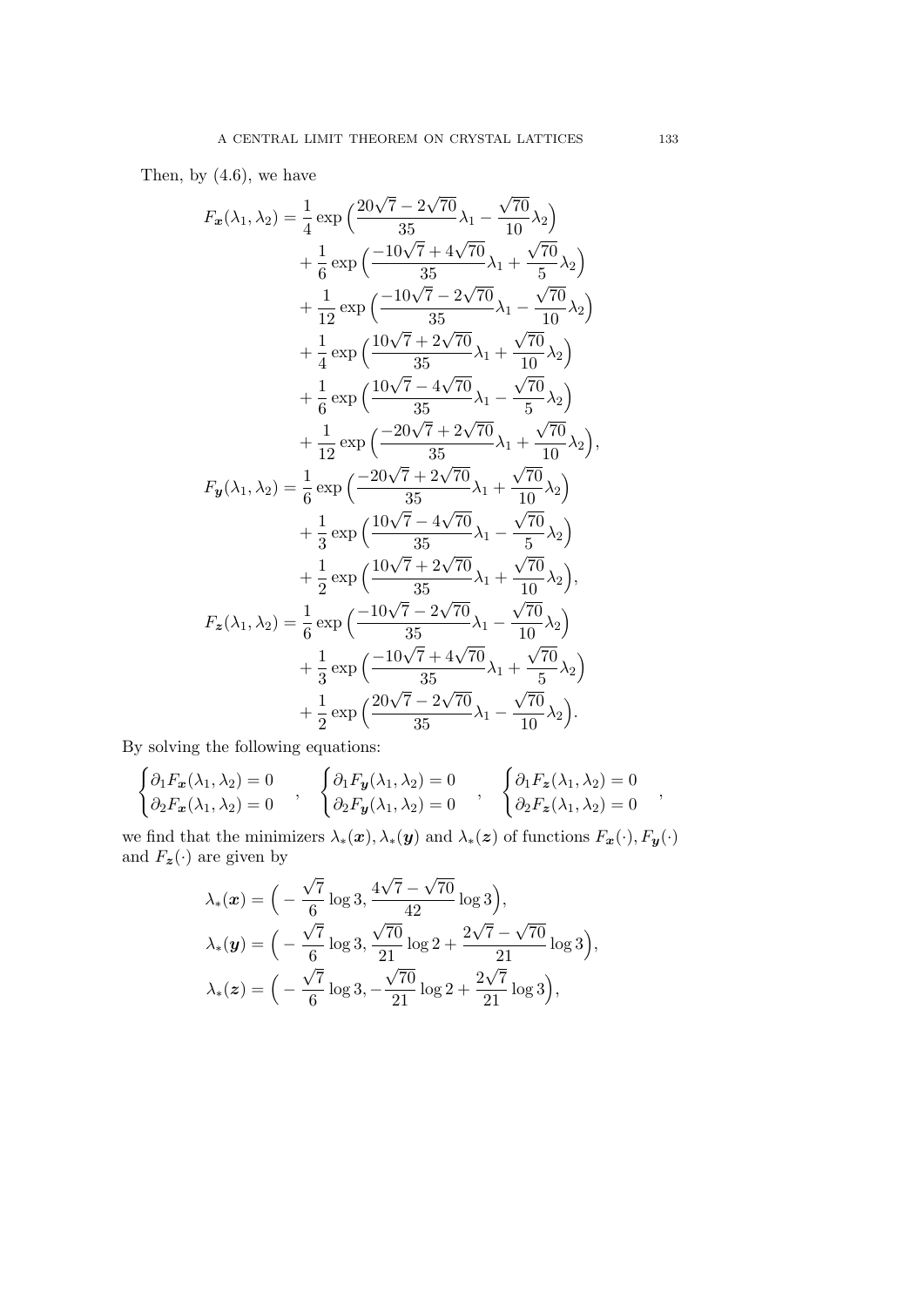respectively, and

$$
F_{\boldsymbol{x}}(\lambda_*(\boldsymbol{x})) = \frac{\sqrt{3}+1}{3}, \quad F_{\boldsymbol{y}}(\lambda_*(\boldsymbol{y})) = F_{\boldsymbol{z}}(\lambda_*(\boldsymbol{z})) = 3 \cdot 6^{-2/3}.
$$



Figure 3. Modified standard realization of the dice lattice.

Finally, we determine the changed transition probability p by

$$
\mathfrak{p}(e_1) = \frac{3 - \sqrt{3}}{8}, \quad \mathfrak{p}(e_2) = \frac{\sqrt{3} - 1}{4}, \quad \mathfrak{p}(e_3) = \frac{3 - \sqrt{3}}{8},
$$

$$
\mathfrak{p}(e_4) = \frac{3 - \sqrt{3}}{8}, \quad \mathfrak{p}(e_5) = \frac{\sqrt{3} - 1}{4}, \quad \mathfrak{p}(e_6) = \frac{3 - \sqrt{3}}{8},
$$

$$
\mathfrak{p}(\overline{e}_1) = \mathfrak{p}(\overline{e}_2) = \mathfrak{p}(\overline{e}_3) = \mathfrak{p}(\overline{e}_4) = \mathfrak{p}(\overline{e}_5) = \mathfrak{p}(\overline{e}_6) = \frac{1}{3}.
$$

Then, the invariant measure  $m$  is given by  $m(x) = 1/2$  and  $m(y) = m(z) =$ 1/4. Moreover, the homological direction  $\gamma_p$  and the asymptotic direction  $\rho_{\mathbb{R}}(\gamma_{\mathfrak{p}})$  of the random walk associated with  $\mathfrak{p}$  are given by

$$
\gamma_{\mathfrak{p}} = \frac{5 - 3\sqrt{3}}{48} ([c_1] + [c_2] + [c_3] + [c_4]) (\neq 0), \quad \rho_{\mathbb{R}}(\gamma_{\mathfrak{p}}) = \mathbf{0},
$$